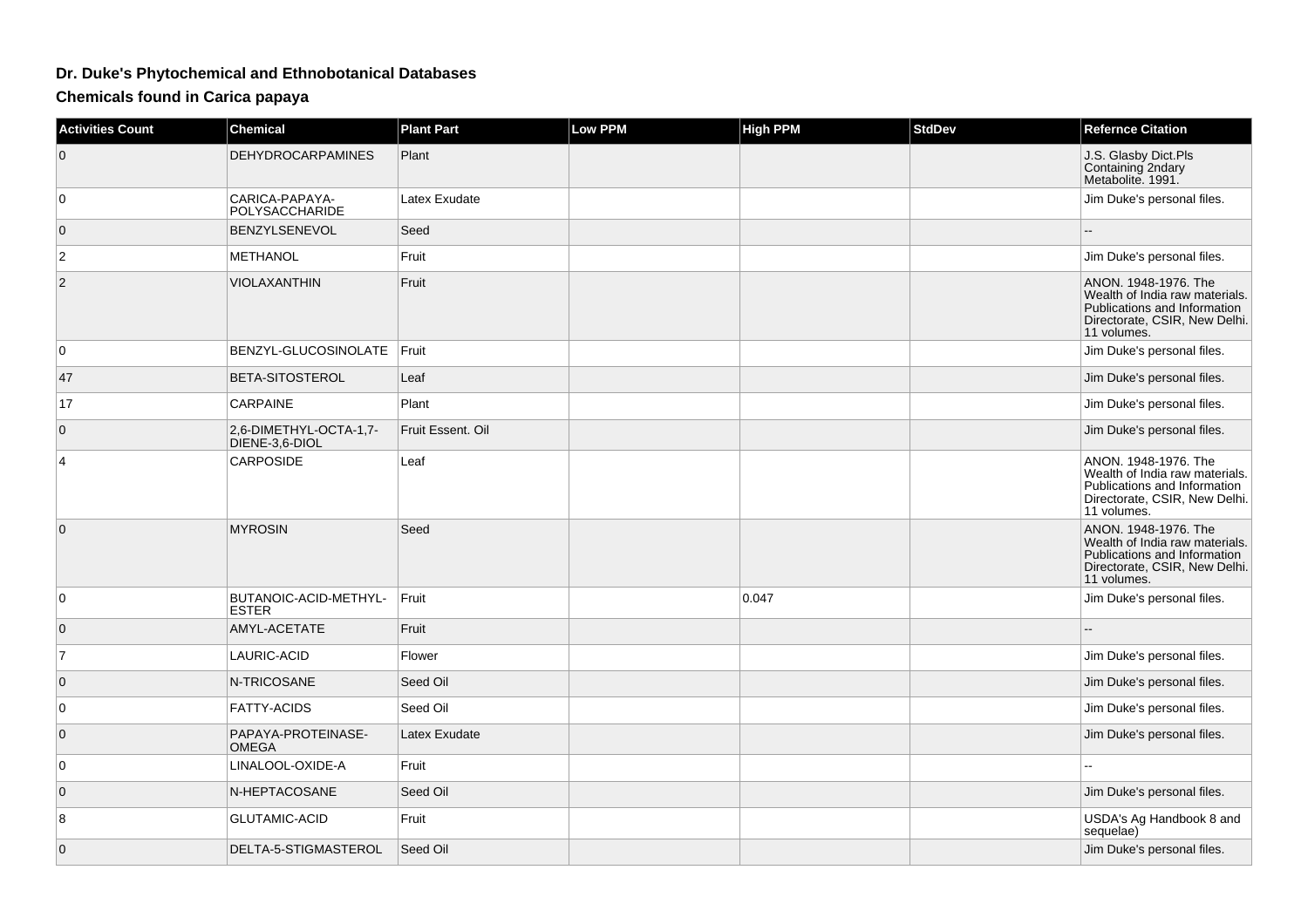| <b>Activities Count</b> | Chemical                                                    | <b>Plant Part</b> | <b>Low PPM</b> | High PPM | <b>StdDev</b> | <b>Refernce Citation</b>                                                                                                                                                 |
|-------------------------|-------------------------------------------------------------|-------------------|----------------|----------|---------------|--------------------------------------------------------------------------------------------------------------------------------------------------------------------------|
| 0                       | CRYPTOXANTHIN-<br>MONOEPOXIDE                               | Pericarp          |                |          |               | Jim Duke's personal files.                                                                                                                                               |
| 5                       | OCTANOIC-ACID                                               | Fruit             |                |          |               | Jim Duke's personal files.                                                                                                                                               |
| $\mathbf 0$             | <b>FAT</b>                                                  | Latex Exudate     |                | 24000.0  |               | ANON. 1948-1976. The<br>Wealth of India raw materials.<br>Publications and Information<br>Directorate, CSIR, New Delhi.<br>11 volumes.                                   |
| $\overline{0}$          | CALLOSE                                                     | Latex Exudate     |                |          |               | List, P.H. and Horhammer, L.,<br>Hager's Handbuch der<br>Pharmazeutischen Praxis,<br>Vols. 2-6, Springer-Verlag,<br>Berlin, 1969-1979.                                   |
| 0                       | METHYL-GERANATE                                             | Fruit             |                |          |               |                                                                                                                                                                          |
| $\overline{0}$          | <b>ARACHIDIC-ACID</b>                                       | Flower            |                |          |               | Jim Duke's personal files.                                                                                                                                               |
| 0                       | (Z)-BETA-OCIMENE                                            | Fruit             |                |          |               |                                                                                                                                                                          |
| $\overline{0}$          | <b>DEHYDROCARPAINES</b>                                     | Leaf              |                | 1000.0   |               | Morton, J.F., Major Medicinal<br>Plants. 1977. Atlas of<br><b>Medicinal Plants of Middle</b><br>America. Bahamas to<br>Yucatan. 1981.                                    |
| 0                       | CARICA-PAPAYA-<br>ANTICOAGULANT                             | Latex Exudate     |                |          |               | Jim Duke's personal files.                                                                                                                                               |
| 20                      | BENZYL-ISOTHIOCYANATE Fruit                                 |                   | 0.001          | 291.0    |               |                                                                                                                                                                          |
| $\mathbf 0$             | LYSOZYME                                                    | Latex Exudate     |                |          |               | Jim Duke's personal files.                                                                                                                                               |
| $\mathbf 0$             | BETA-CAROTENE-5,6-<br><b>EPOXIDE</b>                        | Fruit             |                |          |               | Jeffery B. Harborne and H.<br>Baxter, eds. 1983.<br>Phytochemical Dictionary. A<br>Handbook of Bioactive<br>Compounds from Plants.<br>Taylor & Frost, London. 791<br>pp. |
| 7                       | <b>GLUCOSE</b>                                              | Leaf              |                |          |               | Jim Duke's personal files.                                                                                                                                               |
| 3                       | <b>PYRIDINE</b>                                             | Fruit             |                |          |               | Jim Duke's personal files.                                                                                                                                               |
| $\mathbf 0$             | BETA-BETA-CAROTENE-3-<br><b>DIOL</b>                        | Leaf              |                |          |               | Jim Duke's personal files.                                                                                                                                               |
| $\overline{0}$          | 2,6-DIMETHYL-OCT-7-ENE- Fruit Essent. Oil<br>$2,3,6$ -TRIOL |                   |                |          |               | Jim Duke's personal files.                                                                                                                                               |
| $\mathbf 0$             | CARPASEMINE                                                 | Seed              |                | 3500.0   |               |                                                                                                                                                                          |
| 6                       | <b>MYRISTIC-ACID</b>                                        | Seed              |                |          |               |                                                                                                                                                                          |
| $\mathbf 0$             | <b>BUTANOIC-ACID</b>                                        | Fruit             |                | $1.2$    |               | Jim Duke's personal files.                                                                                                                                               |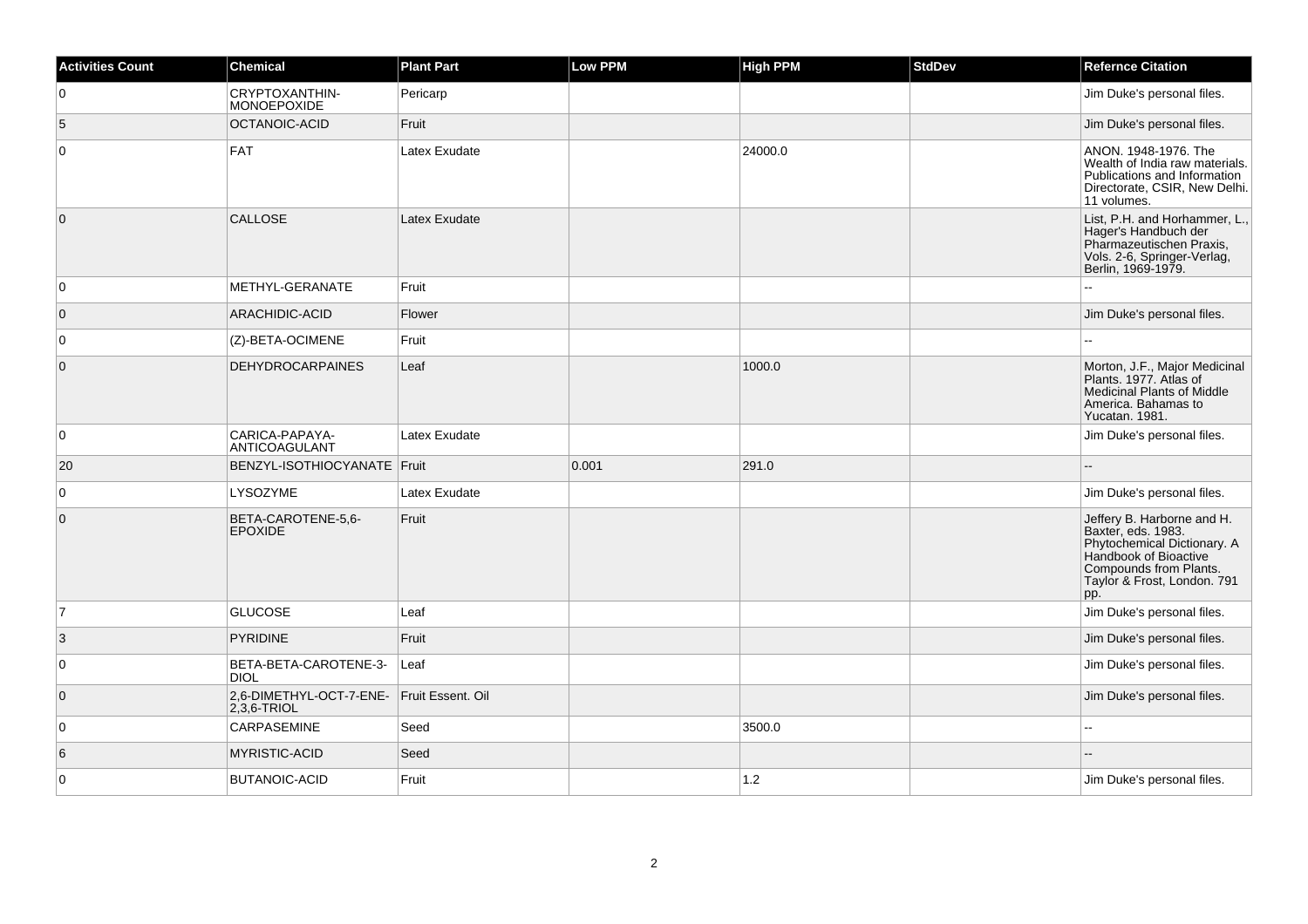| <b>Activities Count</b> | <b>Chemical</b>                         | <b>Plant Part</b> | Low PPM | <b>High PPM</b> | <b>StdDev</b> | <b>Refernce Citation</b>                                                                                                                                                 |
|-------------------------|-----------------------------------------|-------------------|---------|-----------------|---------------|--------------------------------------------------------------------------------------------------------------------------------------------------------------------------|
| 13                      | ALPHA-TERPINENE                         | Fruit             |         |                 |               | $-$                                                                                                                                                                      |
| $\overline{7}$          | LAURIC-ACID                             | Leaf              |         |                 |               | Jim Duke's personal files.                                                                                                                                               |
| $\overline{0}$          | N-TRIACONTANE                           | Seed Oil          |         |                 |               | Jim Duke's personal files.                                                                                                                                               |
| 14                      | <b>SUCROSE</b>                          | Fruit             |         |                 |               | ANON. 1948-1976. The<br>Wealth of India raw materials.<br>Publications and Information<br>Directorate, CSIR, New Delhi.<br>11 volumes.                                   |
| 24                      | <b>ETHANOL</b>                          | Fruit             |         |                 |               | Jim Duke's personal files.                                                                                                                                               |
| $\overline{0}$          | PAPAYA-<br>POLYSACCHARIDE-II            | Fruit             |         |                 |               | Jim Duke's personal files.                                                                                                                                               |
| $\overline{0}$          | <b>GLUCOTROPAEOLIN</b>                  | Plant             |         |                 |               |                                                                                                                                                                          |
| 12                      | STIGMASTEROL                            | Seed Oil          |         |                 |               | Jim Duke's personal files.                                                                                                                                               |
| $\overline{0}$          | PSEUDOCARPAINE                          | Leaf              |         | 100.0           |               | $-$                                                                                                                                                                      |
| $\overline{c}$          | <b>CRYPTOXANTHIN</b>                    | Pericarp          |         |                 |               | Jim Duke's personal files.                                                                                                                                               |
| $\overline{0}$          | OCTAN-3-OL                              | Fruit             |         |                 |               | Jim Duke's personal files.                                                                                                                                               |
| $\overline{0}$          | METHYL-ALCOHOL                          | Fruit             |         |                 |               | List, P.H. and Horhammer, L.,<br>Hager's Handbuch der<br>Pharmazeutischen Praxis,<br>Vols. 2-6, Springer-Verlag,<br>Berlin, 1969-1979.                                   |
| $\overline{0}$          | (E)-BETA-OCIMENE                        | Fruit             |         |                 |               |                                                                                                                                                                          |
| 3                       | N-HENTRIACONTANE                        | Seed Oil          |         |                 |               | Jim Duke's personal files.                                                                                                                                               |
| $\overline{0}$          | <b>DECANAL</b>                          | Fruit             |         |                 |               |                                                                                                                                                                          |
| 0                       | CARICA-PAPAYA-AMYLASE Fruit             |                   |         |                 |               | Jim Duke's personal files.                                                                                                                                               |
| 16                      | <b>LYCOPENE</b>                         | Pericarp          |         |                 |               | Jim Duke's personal files.                                                                                                                                               |
| $\overline{0}$          | LINALOL-OXIDE-B                         | Fruit             |         |                 |               |                                                                                                                                                                          |
| $\overline{0}$          | BETA-CRYPTOXANTHIN-<br><b>PALMITATE</b> | Fruit             |         |                 |               | Jeffery B. Harborne and H.<br>Baxter, eds. 1983.<br>Phytochemical Dictionary. A<br>Handbook of Bioactive<br>Compounds from Plants.<br>Taylor & Frost, London. 791<br>pp. |
| $\overline{7}$          | <b>GLUCOSE</b>                          | <b>Bark</b>       |         |                 |               | Jim Duke's personal files.                                                                                                                                               |
| $\overline{2}$          | <b>PRUNASIN</b>                         | Leaf              |         |                 |               | Jim Duke's personal files.                                                                                                                                               |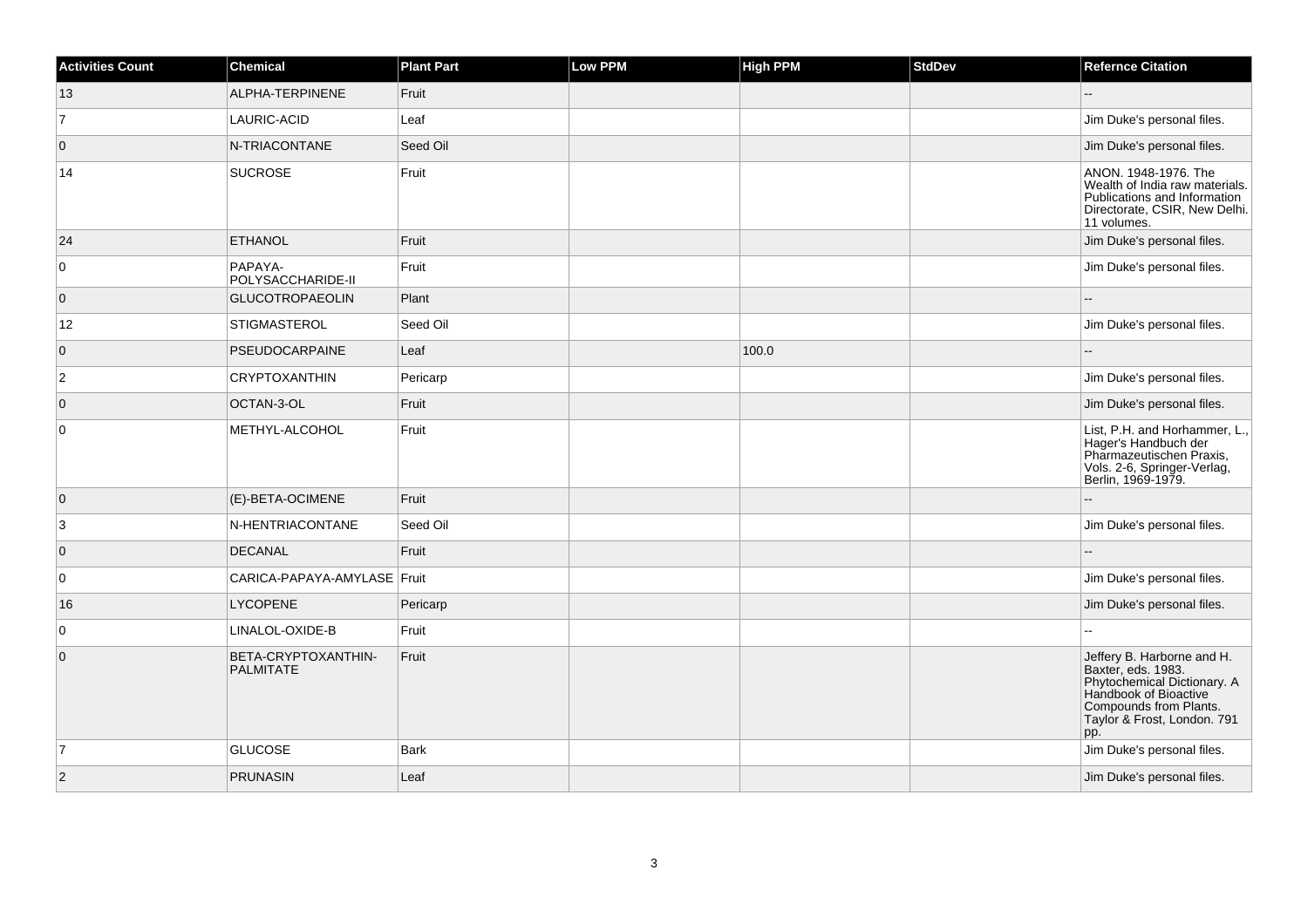| <b>Activities Count</b> | <b>Chemical</b>                                   | <b>Plant Part</b> | <b>Low PPM</b> | <b>High PPM</b> | <b>StdDev</b> | <b>Refernce Citation</b>                                                                                                                                                 |
|-------------------------|---------------------------------------------------|-------------------|----------------|-----------------|---------------|--------------------------------------------------------------------------------------------------------------------------------------------------------------------------|
| 0                       | PSEUDO-<br>PSEUDOCAROTENE                         | Leaf              |                |                 |               | Jim Duke's personal files.                                                                                                                                               |
| $\overline{0}$          | N-NONADECANE                                      | Seed Oil          |                |                 |               | Jim Duke's personal files.                                                                                                                                               |
| 17                      | CARPAINE                                          | Seed              |                |                 |               |                                                                                                                                                                          |
| $\overline{0}$          | <b>BUTANEDIONE</b>                                | Fruit             |                |                 |               | Jim Duke's personal files.                                                                                                                                               |
| 11                      | ALPHA-PHELLANDRENE                                | Fruit             |                |                 |               |                                                                                                                                                                          |
| $\overline{2}$          | <b>ISOAMYL-ACETATE</b>                            | Fruit             |                |                 |               |                                                                                                                                                                          |
| $\overline{0}$          | N-EICOSANE                                        | Seed Oil          |                |                 |               | Jim Duke's personal files.                                                                                                                                               |
| $\overline{0}$          | PAPAYA-PEPTIDASE-A                                | Latex Exudate     |                |                 |               | Jim Duke's personal files.                                                                                                                                               |
| 8                       | STEARIC-ACID                                      | Flower            |                |                 |               | Jim Duke's personal files.                                                                                                                                               |
| $\overline{0}$          | <b>COTININE</b>                                   | Leaf              |                | 27.8            |               | Jim Duke's personal files.                                                                                                                                               |
| 53                      | BETA-CAROTENE                                     | Pericarp          |                |                 |               | Jim Duke's personal files.                                                                                                                                               |
| 3                       | METHYL-ACETATE                                    | Fruit             |                |                 |               |                                                                                                                                                                          |
| $\overline{0}$          | <b>MUTATOCHROME</b>                               | Fruit             |                |                 |               |                                                                                                                                                                          |
| $\overline{0}$          | N-HENEICOSANE                                     | Seed Oil          |                |                 |               | Jim Duke's personal files.                                                                                                                                               |
| $\overline{2}$          | <b>GERMACRENE-D</b>                               | Fruit             |                |                 |               |                                                                                                                                                                          |
| $\overline{0}$          | D-GALACTURONIC-ACID                               | Fruit             |                |                 |               | List, P.H. and Horhammer, L.,<br>Hager's Handbuch der<br>Pharmazeutischen Praxis,<br>Vols. 2-6, Springer-Verlag,<br>Berlin, 1969-1979.                                   |
| $\overline{0}$          | CARICA-PAPAYA-<br>ALKALOID-(C-11-H-14-N-2-<br>O() | Leaf              |                | 2.8             |               | Jim Duke's personal files.                                                                                                                                               |
| $\vert$ 1               | <b>BEHENIC-ACID</b>                               | Seed              |                |                 |               | List, P.H. and Horhammer, L.,<br>Hager's Handbuch der<br>Pharmazeutischen Praxis,<br>Vols. 2-6, Springer-Verlag,<br>Berlin, 1969-1979.                                   |
| $\overline{0}$          | LINOLENIC-ACID                                    | Seed Oil          |                |                 |               | Jim Duke's personal files.                                                                                                                                               |
| $\overline{0}$          | LINALOL-OXIDE-A                                   | Fruit             |                |                 |               | Ξ.                                                                                                                                                                       |
| $\overline{1}$          | ANTHERAXANTHIN                                    | Fruit             |                |                 |               | Jeffery B. Harborne and H.<br>Baxter, eds. 1983.<br>Phytochemical Dictionary. A<br>Handbook of Bioactive<br>Compounds from Plants.<br>Taylor & Frost, London. 791<br>pp. |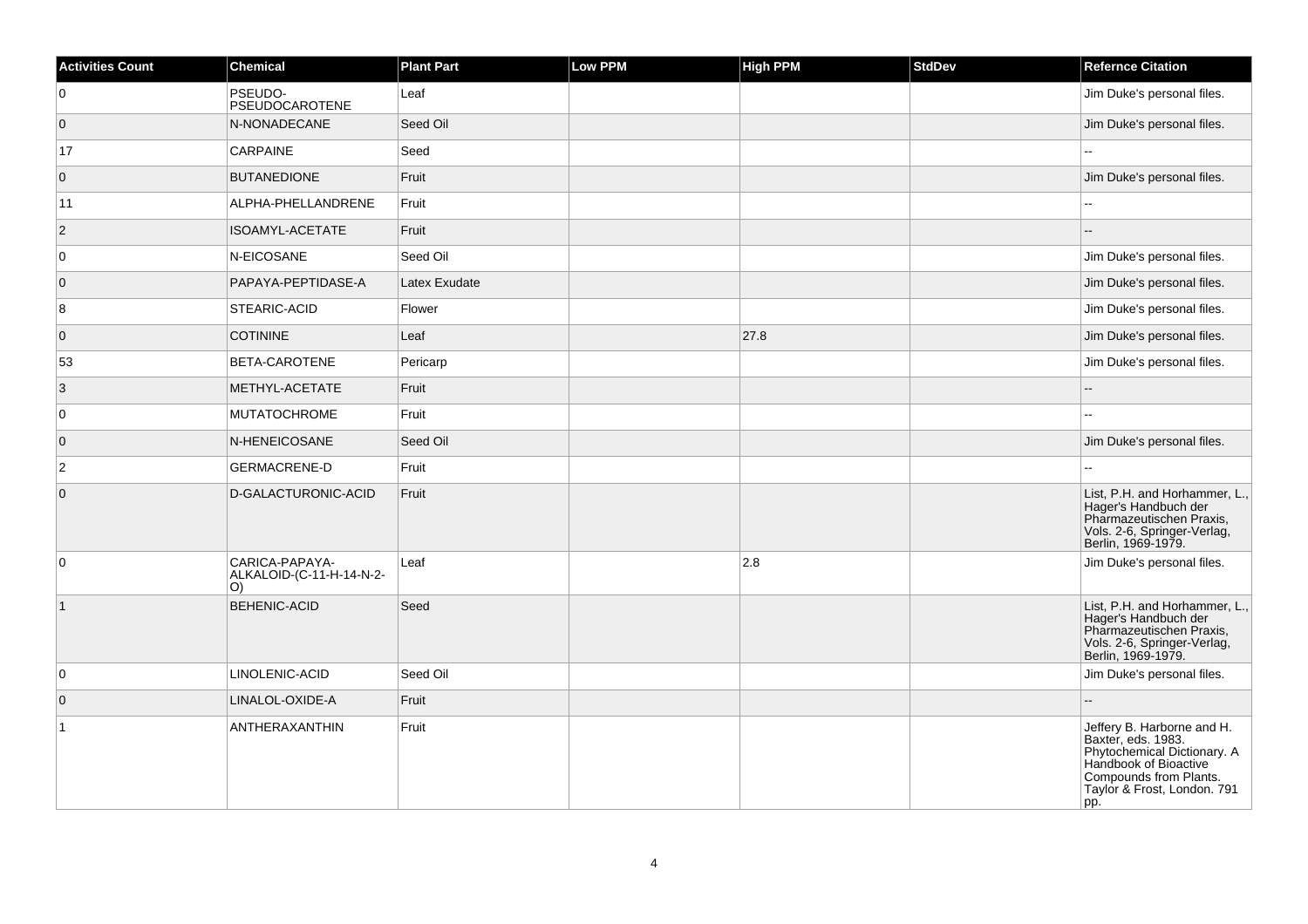| <b>Activities Count</b> | <b>Chemical</b>                     | <b>Plant Part</b> | <b>Low PPM</b> | <b>High PPM</b> | <b>StdDev</b> | <b>Refernce Citation</b>                                                                                                               |
|-------------------------|-------------------------------------|-------------------|----------------|-----------------|---------------|----------------------------------------------------------------------------------------------------------------------------------------|
| $\vert$ 7               | <b>GLUCOSE</b>                      | Fruit             |                |                 |               | Jim Duke's personal files.                                                                                                             |
| $\overline{0}$          | <b>PROTEINASE</b>                   | Latex Exudate     |                |                 |               | Jim Duke's personal files.                                                                                                             |
| $\mathbf 1$             | EPSILON-CAROTENE                    | Pericarp          |                |                 |               | Jim Duke's personal files.                                                                                                             |
| $\overline{1}$          | N-NONACOSANE                        | Seed Oil          |                |                 |               | Jim Duke's personal files.                                                                                                             |
| 17                      | <b>CARPAINE</b>                     | Root              |                |                 |               |                                                                                                                                        |
| 22                      | <b>MYRCENE</b>                      | Fruit             |                |                 |               |                                                                                                                                        |
| $\overline{0}$          | 2-METHYL-BUTAN-1-AL                 | Fruit             |                | 0.006           |               | Jim Duke's personal files.                                                                                                             |
| 0                       | HEXYL-ALCOHOL                       | Fruit             |                |                 |               | Jim Duke's personal files.                                                                                                             |
| 32                      | ALPHA-TOCOPHEROL                    | Leaf              |                |                 |               | Jim Duke's personal files.                                                                                                             |
| $\overline{0}$          | N-DOTRIACONTANE                     | Seed Oil          |                |                 |               | Jim Duke's personal files.                                                                                                             |
| $\overline{2}$          | PALMITOLEIC-ACID                    | Flower            |                |                 |               | Jim Duke's personal files.                                                                                                             |
| 4                       | <b>CHYMOPAPAIN</b>                  | Latex Exudate     |                |                 |               |                                                                                                                                        |
| $\overline{0}$          | OCTADECENOIC-ACID                   | Seed Oil          |                |                 |               | Jim Duke's personal files.                                                                                                             |
| 0                       | ETHYL-OCTANOATE                     | Fruit             |                |                 |               |                                                                                                                                        |
| $\overline{0}$          | PHENYLACETONITRILE                  | Fruit             |                | 0.017           |               |                                                                                                                                        |
| 53                      | BETA-CAROTENE                       | Seed Oil          |                |                 |               | Jim Duke's personal files.                                                                                                             |
| $\overline{0}$          | BUTYL-HEXANOATE                     | Fruit             |                |                 |               |                                                                                                                                        |
| 31                      | <b>CARYOPHYLLENE</b>                | Fruit             |                |                 |               |                                                                                                                                        |
| $\overline{0}$          | SULFOQUINOVOSYL-<br>DIACYL-GLYCEROL | Fruit             |                |                 |               | Jim Duke's personal files.                                                                                                             |
| $\overline{2}$          | <b>GERANYL-ACETONE</b>              | Fruit             |                |                 |               |                                                                                                                                        |
| 8                       | STEARIC-ACID                        | Leaf              |                |                 |               | Jim Duke's personal files.                                                                                                             |
| 0                       | D-GALACTOSE                         | Fruit             |                |                 |               | List, P.H. and Horhammer, L.,<br>Hager's Handbuch der<br>Pharmazeutischen Praxis,<br>Vols. 2-6, Springer-Verlag,<br>Berlin, 1969-1979. |
| $\overline{0}$          | <b>OCTANAL</b>                      | Fruit             |                |                 |               |                                                                                                                                        |
| 1                       | CAPROIC-ACID                        | Fruit             |                |                 |               | Jim Duke's personal files.                                                                                                             |
| 27                      | LINOLEIC-ACID                       | Flower            |                |                 |               | Jim Duke's personal files.                                                                                                             |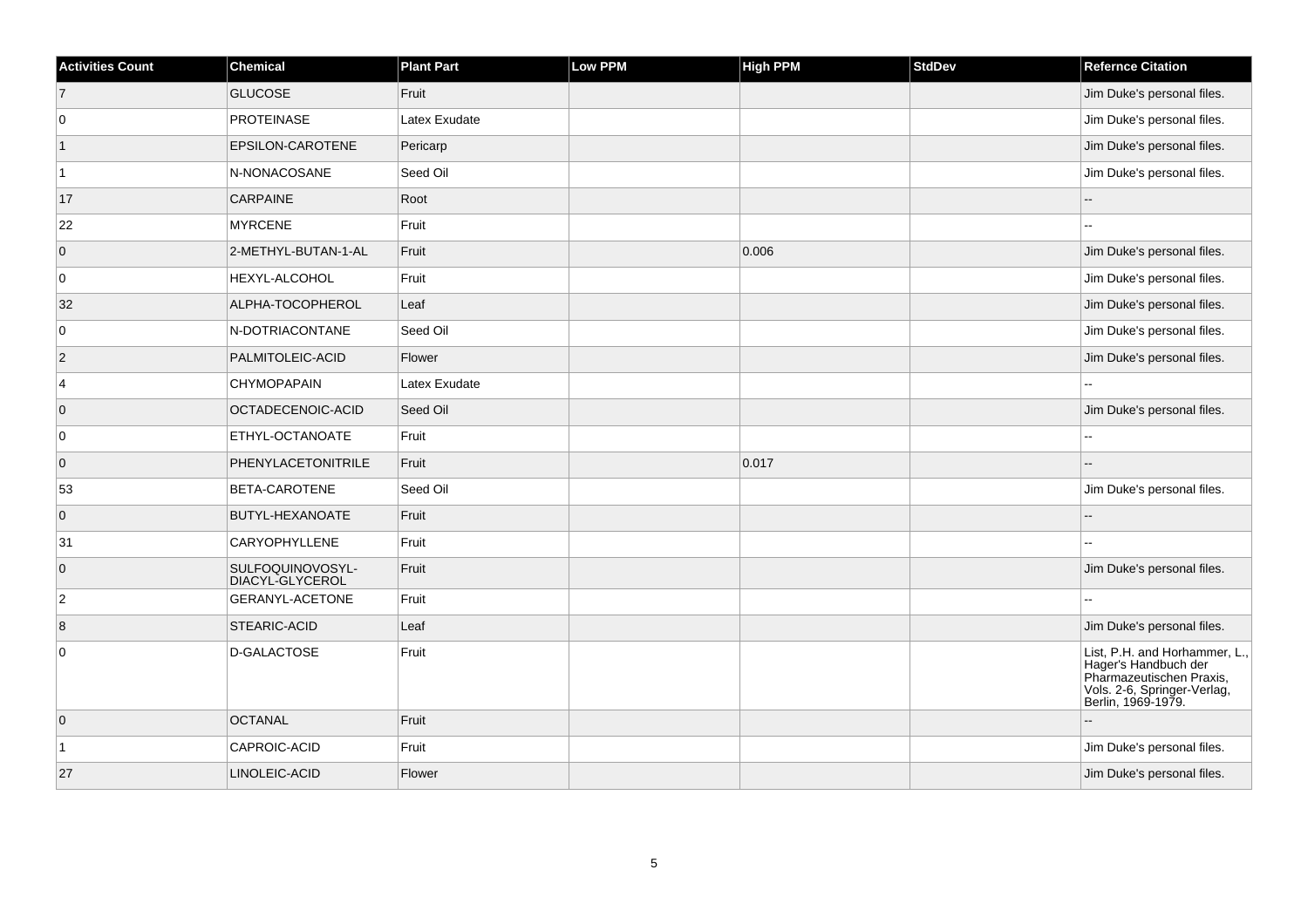| <b>Activities Count</b> | Chemical                            | <b>Plant Part</b>     | Low PPM | <b>High PPM</b> | <b>StdDev</b> | <b>Refernce Citation</b>                                                                                                               |
|-------------------------|-------------------------------------|-----------------------|---------|-----------------|---------------|----------------------------------------------------------------------------------------------------------------------------------------|
| 0                       | <b>LINALOL</b>                      | Fruit                 |         |                 |               |                                                                                                                                        |
| 10                      | <b>XYLITOL</b>                      | <b>Bark</b>           |         |                 |               | Jim Duke's personal files.                                                                                                             |
| $\overline{0}$          | <b>TRIACETIN</b>                    | Fruit                 |         |                 |               |                                                                                                                                        |
| 8                       | <b>GENTISIC-ACID</b>                | Leaf                  |         |                 |               | Jim Duke's personal files.                                                                                                             |
| 0                       | <b>PROTEASE</b>                     | <b>Tissue Culture</b> |         |                 |               | Jim Duke's personal files.                                                                                                             |
| 17                      | <b>CARPAINE</b>                     | Leaf                  | 150.0   | 4000.0          |               |                                                                                                                                        |
| $\overline{2}$          | <b>MYOSMINE</b>                     | Plant                 |         |                 |               | List, P.H. and Horhammer, L.,<br>Hager's Handbuch der<br>Pharmazeutischen Praxis,<br>Vols. 2-6, Springer-Verlag,<br>Berlin, 1969-1979. |
| $\overline{0}$          | BUT-2-ENOIC-ACID-<br>METHYL-ESTER   | Fruit                 |         | 0.0             |               | Jim Duke's personal files.                                                                                                             |
| $\vert$ 1               | HEXYL-ACETATE                       | Fruit                 |         |                 |               | Jim Duke's personal files.                                                                                                             |
| $\overline{0}$          | N-DODECANE                          | Seed Oil              |         |                 |               | Jim Duke's personal files.                                                                                                             |
| 13                      | PALMITIC-ACID                       | Flower                |         |                 |               | Jim Duke's personal files.                                                                                                             |
| $\overline{0}$          | N-OCTADECANE                        | Seed Oil              |         |                 |               | Jim Duke's personal files.                                                                                                             |
| $\overline{1}$          | ETHYL-BUTYRATE                      | Fruit                 |         |                 |               |                                                                                                                                        |
| $\overline{0}$          | PENTAN-2,4-DIONE                    | Fruit                 |         |                 |               |                                                                                                                                        |
| 0                       | BETA-PSEUDOCAROTENE                 | Leaf                  |         |                 |               | Jim Duke's personal files.                                                                                                             |
| $\overline{0}$          | BUTYL-BENZOATE                      | Fruit                 |         |                 |               |                                                                                                                                        |
| 77                      | <b>ZINC</b>                         | Fruit                 |         |                 |               |                                                                                                                                        |
| $\overline{0}$          | SULFOQUINOVOSYL-<br>DIACYL-GLYCEROL | Pericarp              |         |                 |               | Jim Duke's personal files.                                                                                                             |
| 11                      | GAMMA-TERPINENE                     | Fruit                 |         |                 |               |                                                                                                                                        |
| $\overline{0}$          | <b>COTININE</b>                     | Plant                 |         |                 |               | List, P.H. and Horhammer, L.,<br>Hager's Handbuch der<br>Pharmazeutischen Praxis,<br>Vols. 2-6, Springer-Verlag,<br>Berlin, 1969-1979. |
| 0                       | <b>NONANAL</b>                      | Fruit                 |         |                 |               |                                                                                                                                        |
| $\overline{2}$          | <b>CAMPESTEROL</b>                  | Seed Oil              |         |                 |               | Jim Duke's personal files.                                                                                                             |
| 27                      | LINOLEIC-ACID                       | Leaf                  |         |                 |               | Jim Duke's personal files.                                                                                                             |
| $\overline{0}$          | O-XYLENE                            | Fruit                 |         |                 |               | Jim Duke's personal files.                                                                                                             |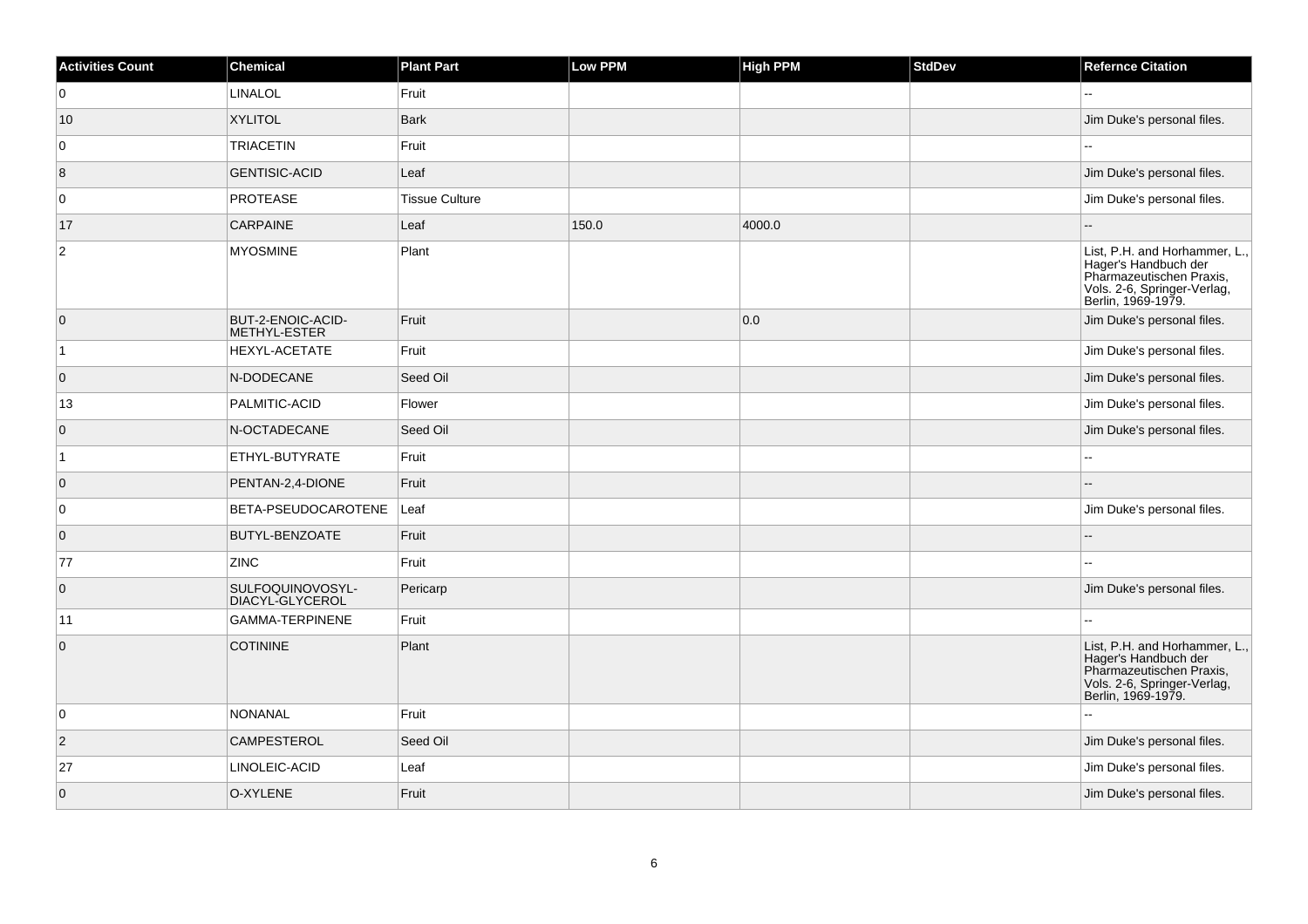| <b>Activities Count</b> | Chemical                            | <b>Plant Part</b> | Low PPM | <b>High PPM</b> | <b>StdDev</b> | <b>Refernce Citation</b>                                                                                                               |
|-------------------------|-------------------------------------|-------------------|---------|-----------------|---------------|----------------------------------------------------------------------------------------------------------------------------------------|
| $\overline{1}$          | <b>GALACTOSE</b>                    | <b>Bark</b>       |         |                 |               | Jim Duke's personal files.                                                                                                             |
| $\overline{2}$          | ISOPROPYL-ALCOHOL                   | Fruit             |         |                 |               | Jim Duke's personal files.                                                                                                             |
| $\overline{0}$          | METHYL-NICOTINATE                   | Fruit             |         | 0.001           |               | Jim Duke's personal files.                                                                                                             |
| 17                      | <b>CARPAINE</b>                     | <b>Bark</b>       |         |                 |               |                                                                                                                                        |
| $\overline{0}$          | <b>MUTATOCHROM</b>                  | Fruit             |         |                 |               |                                                                                                                                        |
| $\overline{0}$          | BUT-2-ENOIC-ACID-<br>BENZYL-ESTER   | Fruit             |         | 0.0             |               | Jim Duke's personal files.                                                                                                             |
| $\overline{0}$          | TETRAPHYLLIN-B                      | Leaf              |         |                 |               | Jim Duke's personal files.                                                                                                             |
| $\overline{0}$          | N-DOCOSANE                          | Seed Oil          |         |                 |               | Jim Duke's personal files.                                                                                                             |
| 13                      | PALMITIC-ACID                       | Leaf              |         |                 |               | Jim Duke's personal files.                                                                                                             |
| 2                       | GAMMA-CAROTENE                      | Fruit             |         |                 |               | List, P.H. and Horhammer, L.,<br>Hager's Handbuch der<br>Pharmazeutischen Praxis,<br>Vols. 2-6, Springer-Verlag,<br>Berlin, 1969-1979. |
| $\mathbf{1}$            | <b>CHOLESTEROL</b>                  | Seed Oil          |         |                 |               | Jim Duke's personal files.                                                                                                             |
| $\overline{0}$          | OCTADECADIENOIC-ACID                | Seed Oil          |         |                 |               | Jim Duke's personal files.                                                                                                             |
| $\vert$ 1               | ETHYL-BENZOATE                      | Fruit             |         |                 |               |                                                                                                                                        |
| $\overline{0}$          | PENTADECANE                         | Fruit             |         |                 |               |                                                                                                                                        |
| $\overline{0}$          | BETA-EPSILON-CAROTENE Leaf          |                   |         |                 |               | Jim Duke's personal files.                                                                                                             |
| $\overline{2}$          | <b>BUTYL-ALCOHOL</b>                | Fruit             |         |                 |               | List, P.H. and Horhammer, L.,<br>Hager's Handbuch der<br>Pharmazeutischen Praxis,<br>Vols. 2-6, Springer-Verlag,<br>Berlin, 1969-1979. |
| 15                      | MALIC-ACID                          | Latex Exudate     |         | 4400.0          |               | ANON. 1948-1976. The<br>Wealth of India raw materials.<br>Publications and Information<br>Directorate, CSIR, New Delhi.<br>11 volumes. |
| 5                       | <b>ZEAXANTHIN</b>                   | Fruit             |         |                 |               | ANON. 1948-1976. The<br>Wealth of India raw materials.<br>Publications and Information<br>Directorate, CSIR, New Delhi.<br>11 volumes. |
| $\overline{0}$          | SULFOQUINOVOSYL-<br>DIACYL-GLYCEROL | Leaf              |         |                 |               | Jim Duke's personal files.                                                                                                             |
| $\overline{0}$          | GAMMA-OCTALACTONE                   | Fruit             |         |                 |               |                                                                                                                                        |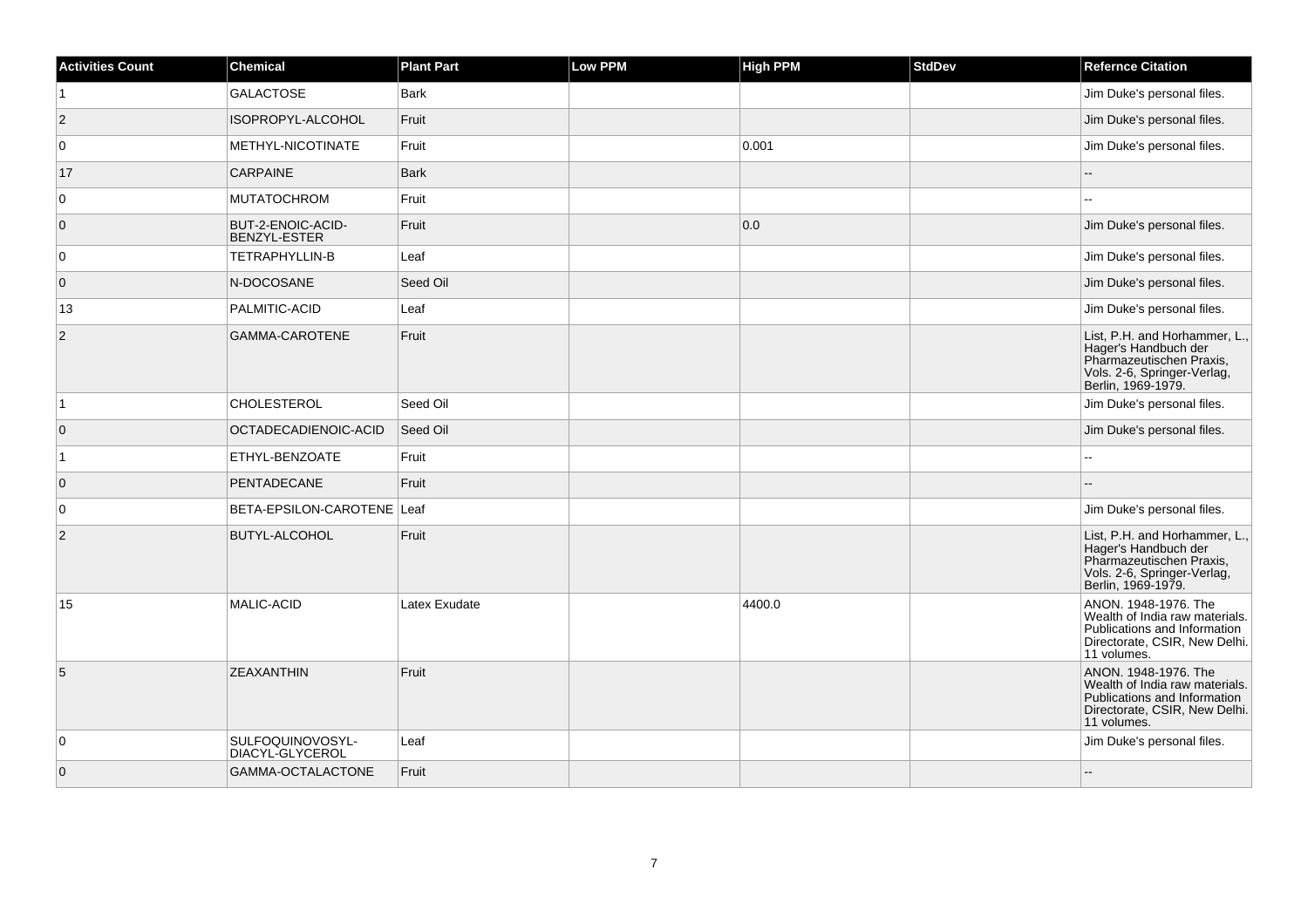| <b>Activities Count</b> | <b>Chemical</b>                    | <b>Plant Part</b> | Low PPM | <b>High PPM</b> | <b>StdDev</b> | <b>Refernce Citation</b>                                                                                                               |
|-------------------------|------------------------------------|-------------------|---------|-----------------|---------------|----------------------------------------------------------------------------------------------------------------------------------------|
| 10                      | SQUALENE                           | Seed Oil          |         |                 |               | Jim Duke's personal files.                                                                                                             |
| $\mathbf 0$             | PROPYL-ALCOHOL                     | Fruit             |         |                 |               | List, P.H. and Horhammer, L.,<br>Hager's Handbuch der<br>Pharmazeutischen Praxis,<br>Vols. 2-6, Springer-Verlag,<br>Berlin, 1969-1979. |
| 21                      | <b>NICOTINE</b>                    | Plant             |         |                 |               | List, P.H. and Horhammer, L.,<br>Hager's Handbuch der<br>Pharmazeutischen Praxis,<br>Vols. 2-6, Springer-Verlag,<br>Berlin, 1969-1979. |
| 102                     | CAFFEIC-ACID                       | Leaf              |         |                 |               | Jim Duke's personal files.                                                                                                             |
| 7                       | LAURIC-ACID                        | Seed              |         |                 |               | List, P.H. and Horhammer, L.,<br>Hager's Handbuch der<br>Pharmazeutischen Praxis,<br>Vols. 2-6, Springer-Verlag,<br>Berlin, 1969-1979. |
| 2                       | <b>VIOLAXANTHIN</b>                | Leaf              |         |                 |               | Jim Duke's personal files.                                                                                                             |
| 8                       | <b>FRUCTOSE</b>                    | Leaf              |         |                 |               | Jim Duke's personal files.                                                                                                             |
| $\overline{0}$          | PROPYL-ACETATE                     | Fruit             |         |                 |               | Jim Duke's personal files.                                                                                                             |
| $\mathbf{1}$            | MYRISTOLEIC-ACID                   | Fruit             |         |                 |               | Jim Duke's personal files.                                                                                                             |
| $\overline{0}$          | 6-METHYLKEPT-5-EN-2-<br><b>ONE</b> | Fruit             |         |                 |               |                                                                                                                                        |
| 0                       | HEXADECENOIC-ACID                  | Seed Oil          |         | 8000.0          |               | Jim Duke's personal files.                                                                                                             |
| 5                       | <b>HEXANAL</b>                     | Fruit             |         |                 |               |                                                                                                                                        |
| $\overline{0}$          | N-TETRADECANE                      | Seed Oil          |         |                 |               | Jim Duke's personal files.                                                                                                             |
| $\mathbf 0$             | <b>CARICIN</b>                     | Seed              |         |                 |               | ANON. 1948-1976. The<br>Wealth of India raw materials.<br>Publications and Information<br>Directorate, CSIR, New Delhi.<br>11 volumes. |
| 0                       | N-OCTACOSANE                       | Seed Oil          |         |                 |               | Jim Duke's personal files.                                                                                                             |
| $\mathbf 0$             | ETHYL-ALCOHOL                      | Fruit             |         |                 |               | List, P.H. and Horhammer, L.,<br>Hager's Handbuch der<br>Pharmazeutischen Praxis,<br>Vols. 2-6, Springer-Verlag,<br>Berlin, 1969-1979. |
| 25                      | <b>PAPAIN</b>                      | Latex Exudate     | 51000.0 | 135000.0        |               | $\sim$                                                                                                                                 |
| $\mathbf{0}$            | BETA-BETA-CAROTENE                 | Leaf              |         |                 |               | Jim Duke's personal files.                                                                                                             |
| 6                       | <b>MYRISTIC-ACID</b>               | Flower            |         |                 |               | Jim Duke's personal files.                                                                                                             |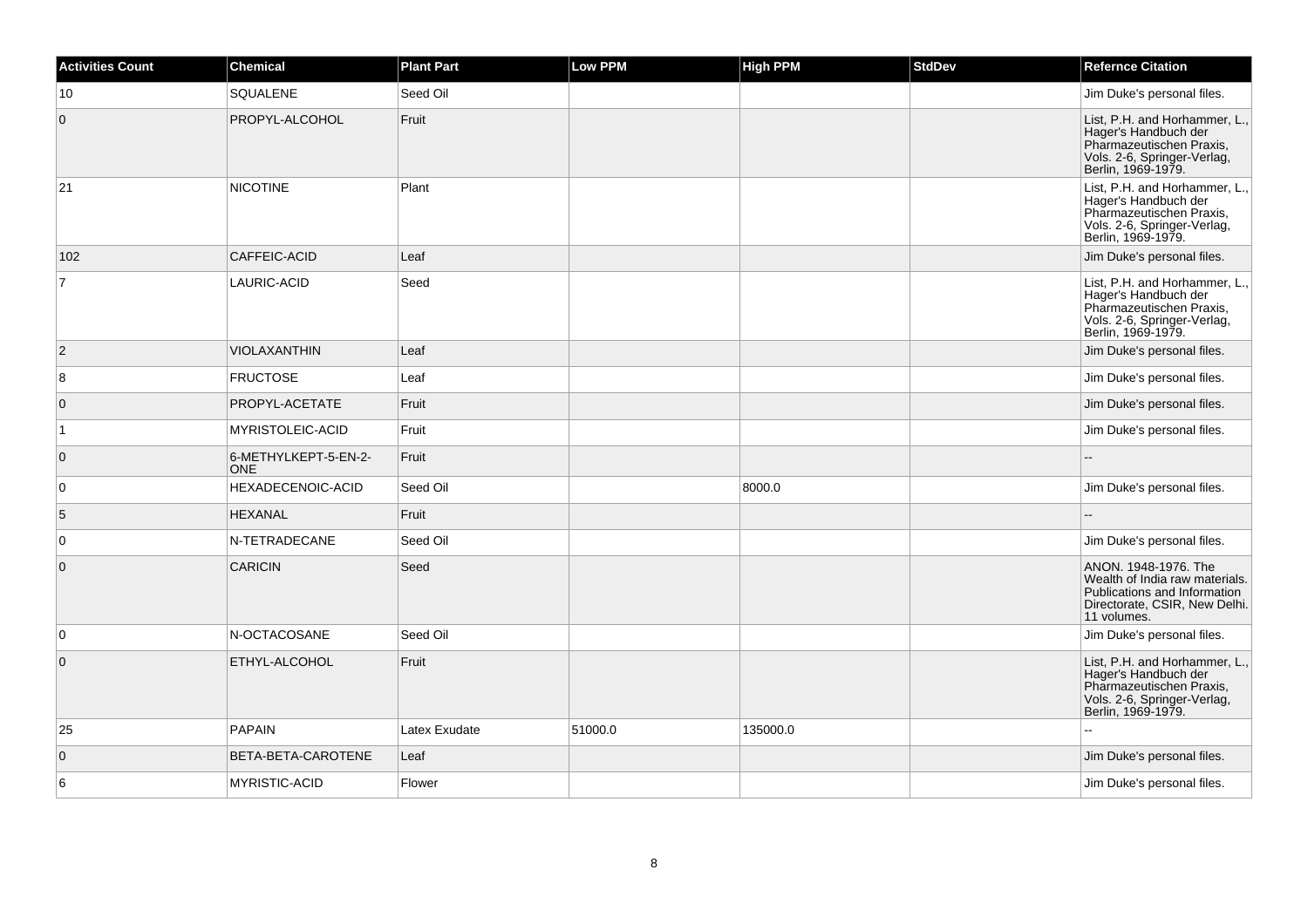| <b>Activities Count</b> | <b>Chemical</b>                                | <b>Plant Part</b> | Low PPM | <b>High PPM</b> | <b>StdDev</b> | <b>Refernce Citation</b>                                                                                                               |
|-------------------------|------------------------------------------------|-------------------|---------|-----------------|---------------|----------------------------------------------------------------------------------------------------------------------------------------|
| $\overline{0}$          | PHOSPHATIDYL-<br><b>GLYCEROL</b>               | Fruit             |         |                 |               | Jim Duke's personal files.                                                                                                             |
| 47                      | BETA-SITOSTEROL                                | Seed              |         |                 |               | Jim Duke's personal files.                                                                                                             |
| $\overline{0}$          | PROP-2-YL-BUTYRATE                             | Fruit             |         |                 |               |                                                                                                                                        |
| 0                       | <b>CARPASAMINE</b>                             | Seed              |         | 3500.0          |               | Jim Duke's personal files.                                                                                                             |
| 23                      | <b>CITRIC-ACID</b>                             | Fruit             |         |                 |               | ANON. 1948-1976. The<br>Wealth of India raw materials.<br>Publications and Information<br>Directorate, CSIR, New Delhi.<br>11 volumes. |
| $ 2\rangle$             | ISOBUTYL-ALCOHOL                               | Fruit             |         |                 |               | Jim Duke's personal files.                                                                                                             |
| $\overline{0}$          | 6,7-EPOXY-LINALOOL                             | Fruit Essent, Oil |         |                 |               | Jim Duke's personal files.                                                                                                             |
| 15                      | 5-HYDROXYTRYPTAMINE                            | Plant             |         |                 |               | Jim Duke's personal files.                                                                                                             |
| 8                       | <b>FRUCTOSE</b>                                | <b>Bark</b>       |         |                 |               | Jim Duke's personal files.                                                                                                             |
| $\overline{0}$          | PAPAYA-PEPTIDASE-B                             | Latex Exudate     |         |                 |               | Jim Duke's personal files.                                                                                                             |
| $\vert$ 1               | MYRISTOLEIC-ACID                               | Flower            |         |                 |               | Jim Duke's personal files.                                                                                                             |
| 0                       | METHYL-THIOCYANATE                             | Fruit             |         |                 |               |                                                                                                                                        |
| $\overline{0}$          | 5.6-MONOEPOXI-BETA-<br><b>CAROTENE</b>         | Fruit             |         |                 |               | List, P.H. and Horhammer, L.,<br>Hager's Handbuch der<br>Pharmazeutischen Praxis,<br>Vols. 2-6, Springer-Verlag,<br>Berlin, 1969-1979. |
| $\overline{0}$          | N-HEXADECANE                                   | Seed Oil          |         |                 |               | Jim Duke's personal files.                                                                                                             |
| $\overline{0}$          | HEXADECENOIC-ACID                              | Seed              |         |                 |               | List, P.H. and Horhammer, L.,<br>Hager's Handbuch der<br>Pharmazeutischen Praxis,<br>Vols. 2-6, Springer-Verlag,<br>Berlin, 1969-1979. |
| $\overline{0}$          | N-TETRACOSANE                                  | Seed Oil          |         |                 |               | Jim Duke's personal files.                                                                                                             |
| $\overline{0}$          | <b>CYCLOBRANOL</b>                             | Seed Oil          |         |                 |               | Jim Duke's personal files.                                                                                                             |
| 18                      | OLEIC-ACID                                     | Flower            |         |                 |               | Jim Duke's personal files.                                                                                                             |
| $\overline{0}$          | 2,6-DIMETHYL-OCTA-<br>TRANS-2,7-DIENE-1,6-DIOL | Fruit Essent. Oil |         |                 |               | Jim Duke's personal files.                                                                                                             |
| 6                       | ETHYL-ACETATE                                  | Fruit             |         |                 |               |                                                                                                                                        |
| 25                      | <b>PAPAIN</b>                                  | Fruit             |         |                 |               |                                                                                                                                        |
| $\overline{0}$          | <b>CARICACIN</b>                               | Plant             |         |                 |               | Jim Duke's personal files.                                                                                                             |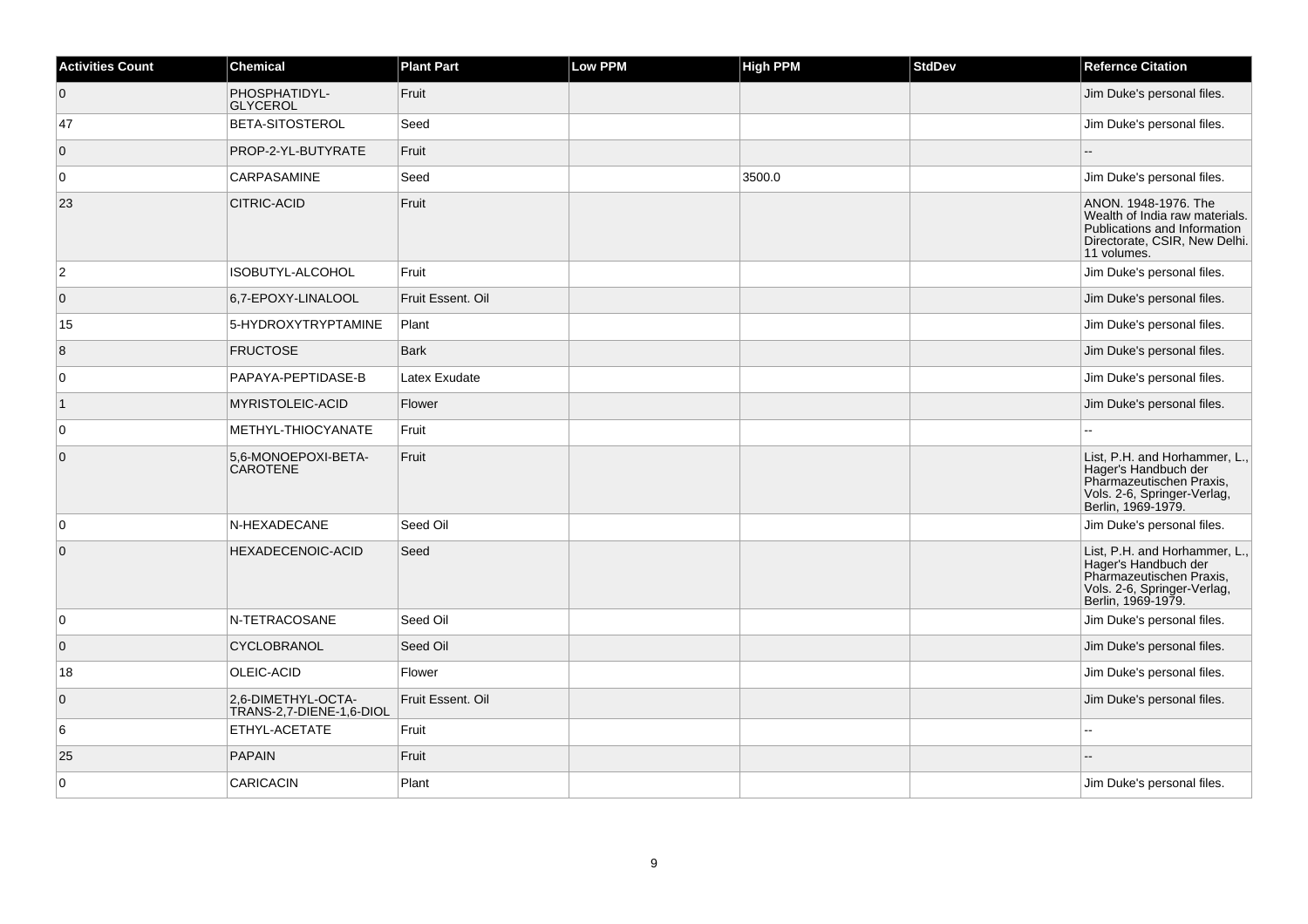| <b>Activities Count</b> | <b>Chemical</b>                        | <b>Plant Part</b> | Low PPM | <b>High PPM</b> | <b>StdDev</b> | <b>Refernce Citation</b>                                                                                                               |
|-------------------------|----------------------------------------|-------------------|---------|-----------------|---------------|----------------------------------------------------------------------------------------------------------------------------------------|
| 3                       | BETA-PHELLANDRENE                      | Fruit             |         |                 |               |                                                                                                                                        |
| 6                       | MYRISTIC-ACID                          | Leaf              |         |                 |               | Jim Duke's personal files.                                                                                                             |
| $\overline{0}$          | PHOSPHATIDYL-<br><b>GLYCEROL</b>       | Pericarp          |         |                 |               | Jim Duke's personal files.                                                                                                             |
| 47                      | <b>BETA-SITOSTEROL</b>                 | Fruit             |         |                 |               | Jim Duke's personal files.                                                                                                             |
| $\overline{0}$          | DEHYDROCARPAINE-II                     | Leaf              |         |                 |               | Jim Duke's personal files.                                                                                                             |
| $\overline{0}$          | CHYMOPAPAIN-B                          | Latex Exudate     |         |                 |               | List, P.H. and Horhammer, L.,<br>Hager's Handbuch der<br>Pharmazeutischen Praxis,<br>Vols. 2-6, Springer-Verlag,<br>Berlin, 1969-1979. |
| 3                       | ISOBUTYL-ACETATE                       | Fruit             |         |                 |               | Jim Duke's personal files.                                                                                                             |
| $\overline{0}$          | TRANS-LINALOOL-OXIDE                   | Fruit             |         | 0.001           |               | Jim Duke's personal files.                                                                                                             |
| $\overline{0}$          | <b>KRYPTOXANTHIN</b>                   | Fruit             |         |                 |               | ANON. 1948-1976. The<br>Wealth of India raw materials.<br>Publications and Information<br>Directorate, CSIR, New Delhi.<br>11 volumes. |
| $\overline{0}$          | N-TRITRIACONTANE                       | Seed Oil          |         |                 |               | Jim Duke's personal files.                                                                                                             |
| 9                       | <b>TERPINOLENE</b>                     | Fruit             |         |                 |               |                                                                                                                                        |
| 8                       | <b>FRUCTOSE</b>                        | Fruit             |         |                 |               | Jim Duke's personal files.                                                                                                             |
| $\overline{0}$          | N-PENTADECANE                          | Seed Oil          |         |                 |               | Jim Duke's personal files.                                                                                                             |
| $\overline{0}$          | 7-DEHYDRO-<br>AVENASTEROL              | Seed Oil          |         |                 |               | Jim Duke's personal files.                                                                                                             |
| 8                       | 4-TERPINEOL                            | Fruit             |         |                 |               |                                                                                                                                        |
| $\overline{2}$          | N-HEXACOSANE                           | Seed Oil          |         |                 |               | Jim Duke's personal files.                                                                                                             |
| $\overline{0}$          | <b>HEPTANAL</b>                        | Fruit             |         |                 |               |                                                                                                                                        |
| 14                      | <b>SUCROSE</b>                         | Leaf              |         |                 |               | Jim Duke's personal files.                                                                                                             |
| $\overline{0}$          | 24-METHYLENE-<br><b>CYCLOARTENOL</b>   | Seed Oil          |         |                 |               | Jim Duke's personal files.                                                                                                             |
| 18                      | OLEIC-ACID                             | Leaf              |         |                 |               | Jim Duke's personal files.                                                                                                             |
| 21                      | METHYL-SALICYLATE                      | Fruit             |         |                 |               |                                                                                                                                        |
| $\overline{1}$          | EPSILON-CAROTENE                       | Fruit             |         |                 |               |                                                                                                                                        |
| $\overline{0}$          | CARICA-PAPAYA-<br>POLYSACCHARIDE-PP-II | Latex Exudate     |         |                 |               | Jim Duke's personal files.                                                                                                             |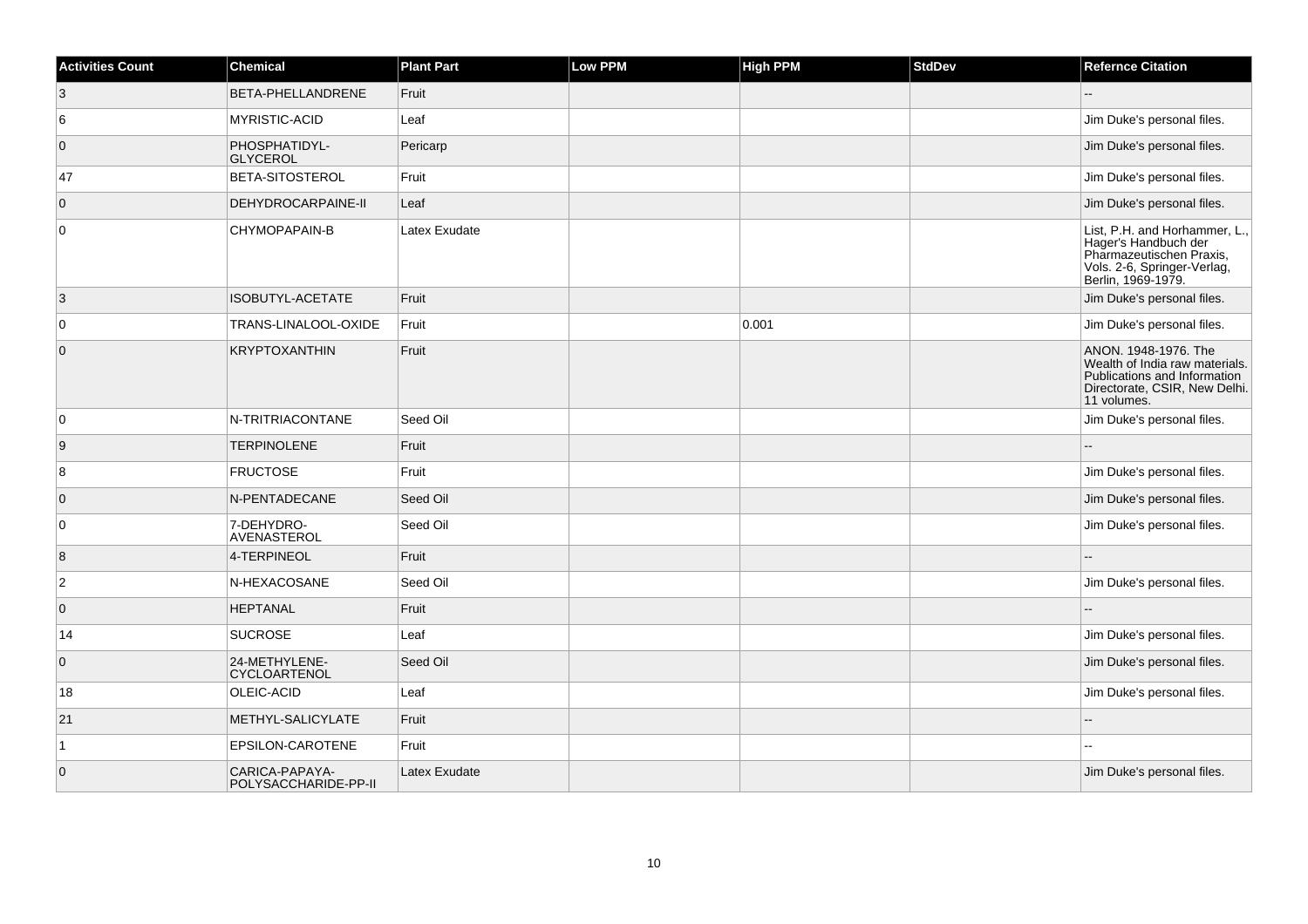| <b>Activities Count</b> | <b>Chemical</b>                              | <b>Plant Part</b> | Low PPM | <b>High PPM</b> | <b>StdDev</b> | <b>Refernce Citation</b>                                                                                                               |
|-------------------------|----------------------------------------------|-------------------|---------|-----------------|---------------|----------------------------------------------------------------------------------------------------------------------------------------|
| $\overline{0}$          | PHOSPHATIDYL-<br><b>GLYCEROL</b>             | Leaf              |         |                 |               | Jim Duke's personal files.                                                                                                             |
| 47                      | <b>BETA-SITOSTEROL</b>                       | Flower            |         |                 |               | Jim Duke's personal files.                                                                                                             |
| $\overline{0}$          | DEHYDROCARPAINE-I                            | Leaf              |         |                 |               | Jim Duke's personal files.                                                                                                             |
| $\overline{0}$          | 2,6-DIMETHYL-OCTA-CIS-<br>2.7-DIENE-1.6-DIOL | Fruit Essent. Oil |         |                 |               | Jim Duke's personal files.                                                                                                             |
| 0                       | CHYMOPAPAIN-A                                | Latex Exudate     |         |                 |               |                                                                                                                                        |
| $\overline{2}$          | <b>NEOXANTHIN</b>                            | Fruit             |         |                 |               | List, P.H. and Horhammer, L.,<br>Hager's Handbuch der<br>Pharmazeutischen Praxis,<br>Vols. 2-6, Springer-Verlag,<br>Berlin, 1969-1979. |
| $\overline{0}$          | BUTYL-ACETATE                                | Fruit             |         |                 |               | Jim Duke's personal files.                                                                                                             |
| $\overline{0}$          | CIS-LINALOOL-OXIDE                           | Fruit             |         | 0.007           |               | Jim Duke's personal files.                                                                                                             |
| $\mathbf 0$             | <b>KRYPTOFLAVIN</b>                          | Fruit             |         |                 |               | List, P.H. and Horhammer, L.,<br>Hager's Handbuch der<br>Pharmazeutischen Praxis,<br>Vols. 2-6, Springer-Verlag,<br>Berlin, 1969-1979. |
| $\overline{0}$          | N-TRIDECANE                                  | Seed Oil          |         |                 |               | Jim Duke's personal files.                                                                                                             |
| $\overline{0}$          | N.N-DIMETHYL-<br><b>FORMAMIDE</b>            | Fruit             |         | 1000.0          |               | Jim Duke's personal files.                                                                                                             |
| $\overline{0}$          | N-PENTACOSANE                                | Seed Oil          |         |                 |               | Jim Duke's personal files.                                                                                                             |
| $\overline{0}$          | 5-DEHYDRO-<br>AVENASTEROL                    | Seed Oil          |         |                 |               | Jim Duke's personal files.                                                                                                             |
| $\overline{0}$          | 4-HYDROXY-4-METHYL-<br>PENTAN-2-ONE          | Fruit             |         |                 |               |                                                                                                                                        |
| 0                       | HEX-2-ENOIC-ACID-<br>METHYL-ESTER            | Fruit             |         | 0.0             |               | Jim Duke's personal files.                                                                                                             |
| $\overline{0}$          | HEPTAN-2-ONE                                 | Fruit             |         |                 |               |                                                                                                                                        |
| 14                      | <b>SUCROSE</b>                               | <b>Bark</b>       |         |                 |               | Jim Duke's personal files.                                                                                                             |
| $\overline{7}$          | CYCLOARTENOL                                 | Seed Oil          |         |                 |               | Jim Duke's personal files.                                                                                                             |
| $\overline{0}$          | <b>PHYTOFLUENE</b>                           | Fruit             |         |                 |               | List, P.H. and Horhammer, L.,<br>Hager's Handbuch der<br>Pharmazeutischen Praxis,<br>Vols. 2-6, Springer-Verlag,<br>Berlin, 1969-1979. |
| $\overline{0}$          | METHYL-OCTANOATE                             | Fruit             |         |                 |               | ÷.                                                                                                                                     |
| $\mathbf 0$             | CARICA-PAPAYA-<br>POLYSACCHARIDE-PP-I        | Latex Exudate     |         |                 |               | Jim Duke's personal files.                                                                                                             |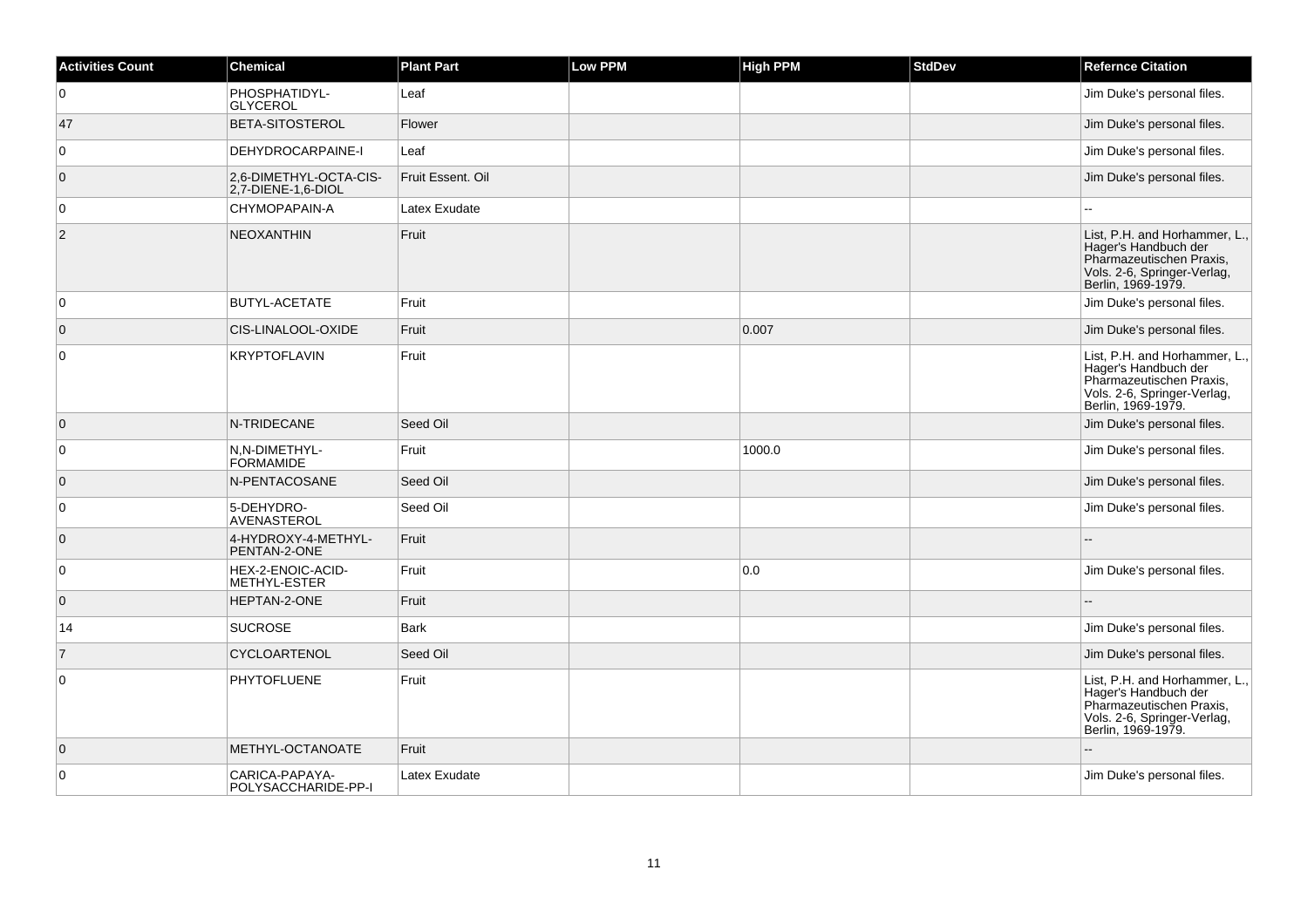| <b>Activities Count</b> | <b>Chemical</b>                          | <b>Plant Part</b> | Low PPM | <b>High PPM</b> | <b>StdDev</b> | <b>Refernce Citation</b>                                                                                                               |
|-------------------------|------------------------------------------|-------------------|---------|-----------------|---------------|----------------------------------------------------------------------------------------------------------------------------------------|
| 53                      | BETA-CAROTENE                            | Fruit             |         |                 |               |                                                                                                                                        |
| $\overline{2}$          | <b>MYOSMINE</b>                          | Leaf              |         | 1.4             |               | Jim Duke's personal files.                                                                                                             |
| 16                      | <b>LYCOPENE</b>                          | Fruit             |         |                 |               | List, P.H. and Horhammer, L.,<br>Hager's Handbuch der<br>Pharmazeutischen Praxis,<br>Vols. 2-6, Springer-Verlag,<br>Berlin, 1969-1979. |
| 0                       | BENZYL-GLUCOSINOLATE                     | Latex Exudate     |         | 116000.0        |               | Jim Duke's personal files.                                                                                                             |
| 47                      | BETA-SITOSTEROL                          | Seed Oil          |         |                 |               | Jim Duke's personal files.                                                                                                             |
| 17                      | CARPAINE                                 | Fruit             |         | 200.0           |               | Jim Duke's personal files.                                                                                                             |
| $\overline{0}$          | 2,6-DIMETHYL-OCTA-3,7-<br>DIENE-2,6-DIOL | Fruit Essent, Oil |         |                 |               | Jim Duke's personal files.                                                                                                             |
| $\overline{0}$          | CHRYSANTHEMEXANTHIN                      | Fruit             |         |                 |               | List, P.H. and Horhammer, L.,<br>Hager's Handbuch der<br>Pharmazeutischen Praxis,<br>Vols. 2-6, Springer-Verlag,<br>Berlin, 1969-1979. |
| 3                       | N-ACETYL-<br><b>HEXOSAMIDASE</b>         | Latex Exudate     |         |                 |               | List, P.H. and Horhammer, L.,<br>Hager's Handbuch der<br>Pharmazeutischen Praxis,<br>Vols. 2-6, Springer-Verlag,<br>Berlin, 1969-1979. |
| 0                       | N-BUTANOL                                | Fruit             |         |                 |               | Jim Duke's personal files.                                                                                                             |
| $\vert$ 1               | LIGNOCERIC-ACID                          | Seed Oil          |         |                 |               | Jim Duke's personal files.                                                                                                             |
| 0                       | TRICOSANOIC-ACID                         | Seed Oil          |         |                 |               | Jim Duke's personal files.                                                                                                             |
| 24                      | <b>PECTIN</b>                            | Fruit             |         |                 |               | Jim Duke's personal files.                                                                                                             |
| $\overline{0}$          | LINALOOL-OXIDE-B                         | Fruit             |         |                 |               | $\overline{\phantom{a}}$                                                                                                               |
| $\overline{0}$          | 3-METHYL-BUTYL-<br><b>BENZOATE</b>       | Fruit             |         |                 |               |                                                                                                                                        |
| 0                       | N-HEPTADECANE                            | Seed Oil          |         |                 |               | Jim Duke's personal files.                                                                                                             |
| 3                       | <b>STYRENE</b>                           | Fruit             |         |                 |               | Jim Duke's personal files.                                                                                                             |
| $\overline{0}$          | CYCLOARTANOL                             | Seed Oil          |         |                 |               | Jim Duke's personal files.                                                                                                             |
| $\overline{0}$          | OCTANOIC-ACID-METHYL-<br><b>ESTER</b>    | Fruit             |         | 0.0             |               | Jim Duke's personal files.                                                                                                             |
| $\overline{0}$          | <b>PHYTOENE</b>                          | Fruit             |         |                 |               | List, P.H. and Horhammer, L.,<br>Hager's Handbuch der<br>Pharmazeutischen Praxis,<br>Vols. 2-6, Springer-Verlag,<br>Berlin, 1969-1979. |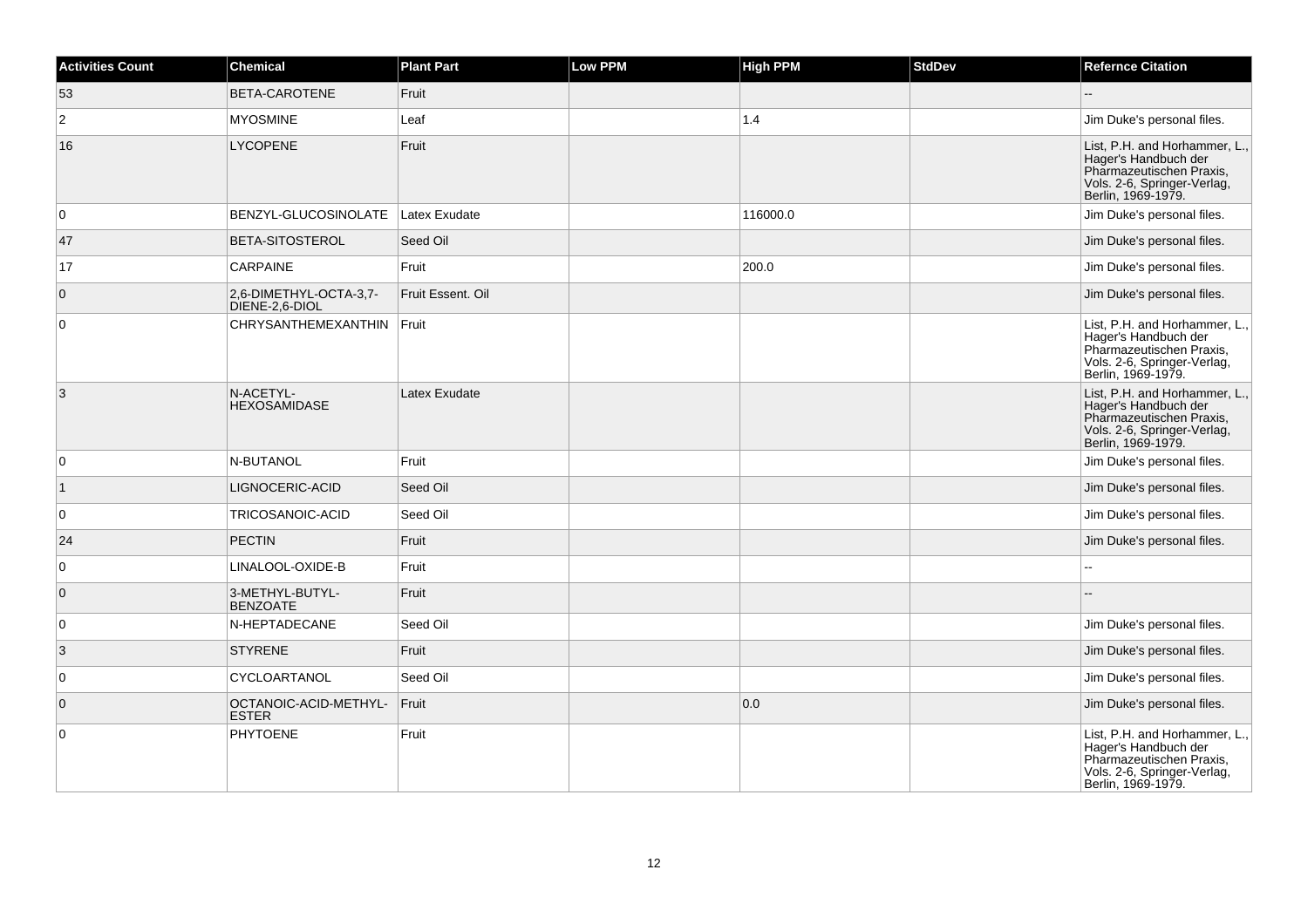| <b>Activities Count</b> | <b>Chemical</b>                       | <b>Plant Part</b> | Low PPM | <b>High PPM</b> | <b>StdDev</b>       | <b>Refernce Citation</b>                                                                                                               |
|-------------------------|---------------------------------------|-------------------|---------|-----------------|---------------------|----------------------------------------------------------------------------------------------------------------------------------------|
| $\overline{0}$          | METHYL-HEXANOATE                      | Fruit             |         |                 |                     |                                                                                                                                        |
| $\overline{0}$          | ARACHIDIC-ACID                        | Fruit             |         |                 |                     | Jim Duke's personal files.                                                                                                             |
| $\overline{0}$          | <b>KILOCALORIES</b>                   | Leaf              |         | 740.0           | -3.6720692567684576 | <b>CRC Handbook of Medicinal</b><br>Herbs and/or CRC Handbook<br>of Proximate Analyses                                                 |
| $\overline{0}$          | <b>RESIN</b>                          | Latex Exudate     |         | 28000.0         | -1.5290479699508885 | ANON. 1948-1976. The<br>Wealth of India raw materials.<br>Publications and Information<br>Directorate, CSIR, New Delhi.<br>11 volumes. |
| 27                      | LINOLEIC-ACID                         | Seed Oil          |         | 4000.0          | -1.5223259403119926 | Jim Duke's personal files.                                                                                                             |
| $\overline{0}$          | <b>CARBOHYDRATES</b>                  | Seed              |         | 155000.0        | -1.4641051144109738 | ANON. 1948-1976. The<br>Wealth of India raw materials.<br>Publications and Information<br>Directorate, CSIR, New Delhi.<br>11 volumes. |
| $\overline{0}$          | FIBER(DIETARY)                        | Fruit             |         | 300000.0        | -1.302068533036617  |                                                                                                                                        |
| $\overline{0}$          | FIBER(CRUDE)                          | Fruit             |         | 44000.0         | -1.259564822908674  | Ξ.                                                                                                                                     |
| $\overline{0}$          | <b>TANNINS</b>                        | Leaf              | 5000.0  | 6000.0          | -1.136809680787192  | $-$                                                                                                                                    |
| 14                      | <b>POTASSIUM</b>                      | Fruit             | 690.0   | 5110.0          | -1.1330381120971724 | L.                                                                                                                                     |
| $\overline{0}$          | $VIT-B-6$                             | Fruit             | 0.2     | 1.7             | -1.0936771834138939 | USDA's Ag Handbook 8 and<br>sequelae)                                                                                                  |
| $\overline{0}$          | DELTA-OCTALACTONE                     | Fruit             |         | 0.0             | $-1.0$              | Jim Duke's personal files.                                                                                                             |
| 20                      | BENZYL-ISOTHIOCYANATE   Seed          |                   | 2000.0  | 5000.0          | $-1.0$              | Jim Duke's personal files.                                                                                                             |
| $\overline{0}$          | HEXANOIC-ACID-METHYL-<br><b>ESTER</b> | Fruit             |         | 0.0             | $-1.0$              | Jim Duke's personal files.                                                                                                             |
| $\overline{0}$          | METHYL-CYCLOHEXANE                    | Fruit             |         | 0.005           | $-1.0$              | Jim Duke's personal files.                                                                                                             |
| $\overline{0}$          | <b>PROTEIN</b>                        | Fruit             | 4995.0  | 37000.0         | -0.9718744540749881 | $\overline{a}$                                                                                                                         |
| $\vert$ 3               | <b>ALANINE</b>                        | Fruit             | 140.0   | 1253.0          | -0.9646875161658541 | USDA's Ag Handbook 8 and<br>sequelae)                                                                                                  |
| 15                      | <b>METHIONINE</b>                     | Fruit             | 10.0    | 179.0           | -0.9599249017247726 | $\overline{a}$                                                                                                                         |
| 14                      | <b>ARGININE</b>                       | Fruit             | 100.0   | 895.0           | -0.9108448929638525 | USDA's Ag Handbook 8 and<br>sequelae)                                                                                                  |
| $\overline{0}$          | <b>ASH</b>                            | Fruit             | 2970.0  | 22000.0         | -0.8976301135791823 |                                                                                                                                        |
| 31                      | <b>THIAMIN</b>                        | Leaf              | 1.0     | 4.0             | -0.8971070751644596 | <b>CRC Handbook of Medicinal</b><br>Herbs and/or CRC Handbook<br>of Proximate Analyses                                                 |
| $\overline{7}$          | <b>HISTIDINE</b>                      | Fruit             | 50.0    | 448.0           | -0.8866430953186365 | USDA's Ag Handbook 8 and<br>sequelae)                                                                                                  |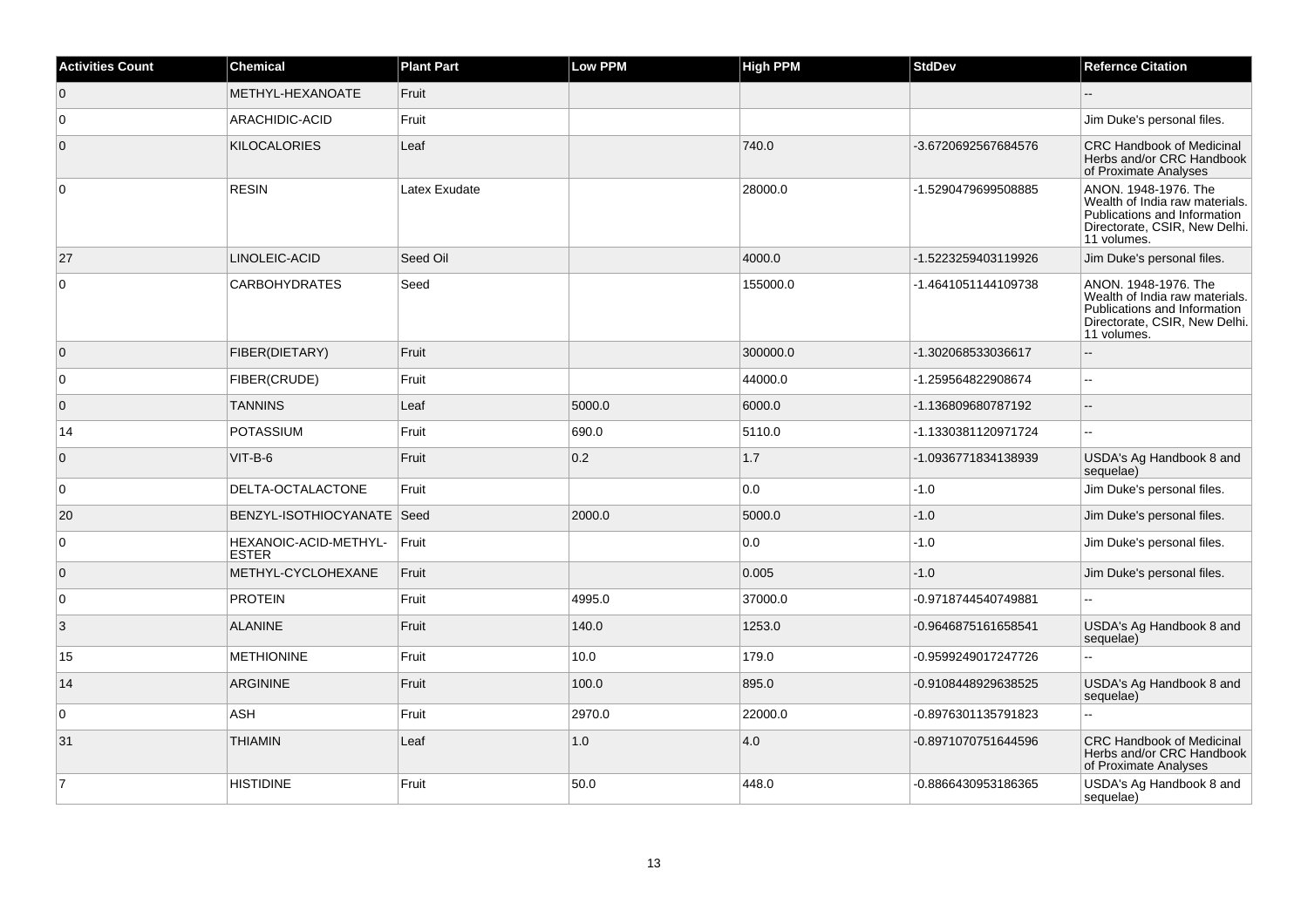| <b>Activities Count</b> | <b>Chemical</b>      | <b>Plant Part</b> | <b>Low PPM</b> | <b>High PPM</b> | <b>StdDev</b>       | <b>Refernce Citation</b>                                                        |
|-------------------------|----------------------|-------------------|----------------|-----------------|---------------------|---------------------------------------------------------------------------------|
| $\mathbf{3}$            | <b>ISOLEUCINE</b>    | Fruit             | 80.0           | 716.0           | -0.8775495343550369 | USDA's Ag Handbook 8 and<br>sequelae)                                           |
| $\overline{7}$          | PHENYLALANINE        | Fruit             | 90.0           | 806.0           | -0.8738816258110772 | USDA's Ag Handbook 8 and<br>sequelae)                                           |
| 27                      | LINOLEIC-ACID        | Seed              |                | 5389.0          | -0.871660128625913  | $\overline{\phantom{a}}$                                                        |
| $\overline{0}$          | <b>PROLINE</b>       | Fruit             | 100.0          | 895.0           | -0.8544471302048274 | USDA's Ag Handbook 8 and<br>sequelae)                                           |
| $\overline{4}$          | <b>THREONINE</b>     | Fruit             | 110.0          | 985.0           | -0.8449765955821991 | USDA's Ag Handbook 8 and<br>sequelae)                                           |
| 6                       | <b>IRON</b>          | Leaf              | 8.0            | 38.0            | -0.824258114808842  | CRC Handbook of Medicinal<br>Herbs and/or CRC Handbook<br>of Proximate Analyses |
| 8                       | <b>TYROSINE</b>      | Fruit             | 50.0           | 448.0           | -0.8166172460051626 | USDA's Ag Handbook 8 and<br>sequelae)                                           |
| $\vert$ 1               | <b>SERINE</b>        | Fruit             | 150.0          | 1343.0          | -0.8120190151666494 | USDA's Ag Handbook 8 and<br>sequelae)                                           |
| $\overline{2}$          | <b>LEUCINE</b>       | Fruit             | 160.0          | 1432.0          | -0.7800180381461054 | USDA's Ag Handbook 8 and<br>sequelae)                                           |
| 12                      | <b>GLYCINE</b>       | Fruit             | 180.0          | 1611.0          | -0.7711938117552699 | USDA's Ag Handbook 8 and<br>sequelae)                                           |
| 3                       | ASPARTIC-ACID        | Fruit             | 490.0          | 4387.0          | -0.7582452723944939 | USDA's Ag Handbook 8 and<br>sequelae)                                           |
| 21                      | <b>NICOTINE</b>      | Leaf              |                | 102.8           | -0.7499661778472884 | Jim Duke's personal files.                                                      |
| 3                       | <b>VALINE</b>        | Fruit             | 100.0          | 895.0           | -0.7341136385803058 | USDA's Ag Handbook 8 and<br>sequelae)                                           |
| 9                       | BENZYL-ALCOHOL       | Fruit             |                | 0.0             | -0.7177394965097122 | Jim Duke's personal files.                                                      |
| $\vert$ 1               | <b>TOLUENE</b>       | Fruit             |                | 0.005           | -0.707116857507301  | Jim Duke's personal files.                                                      |
| $\overline{7}$          | LAURIC-ACID          | Seed Oil          |                | 4000.0          | -0.7012763853261376 | Jim Duke's personal files.                                                      |
| $\overline{4}$          | <b>PUFA</b>          | Fruit             | 310.0          | 2775.0          | -0.6408686079046128 | USDA's Ag Handbook 8 and<br>sequelae)                                           |
| 28                      | <b>CALCIUM</b>       | Fruit             | 159.0          | 1180.0          | -0.6175808503755033 | --                                                                              |
| 65                      | <b>MAGNESIUM</b>     | Fruit             | 110.0          | 815.0           | -0.608799543813469  |                                                                                 |
| 12                      | <b>COPPER</b>        | Fruit             | 0.1            | 5.0             | -0.6085448044834153 | $\sim$ $\sim$                                                                   |
| $\overline{0}$          | <b>THIAMINE</b>      | Fruit             | 0.3            | 2.2             | -0.6034288366312146 | $\overline{a}$                                                                  |
| $\overline{4}$          | <b>PHOSPHORUS</b>    | Fruit             | 170.0          | 1260.0          | -0.5941134018186989 | $\sim$                                                                          |
| 53                      | <b>LINALOOL</b>      | Fruit             |                | 0.0             | -0.5857755812776223 | $\overline{\phantom{a}}$                                                        |
| $\overline{4}$          | SILICON              | Fruit             | $1.2$          | 10.0            | -0.5759531928031193 |                                                                                 |
| 6                       | <b>MYRISTIC-ACID</b> | Seed Oil          |                | 4000.0          | -0.5619514869490164 | Jim Duke's personal files.                                                      |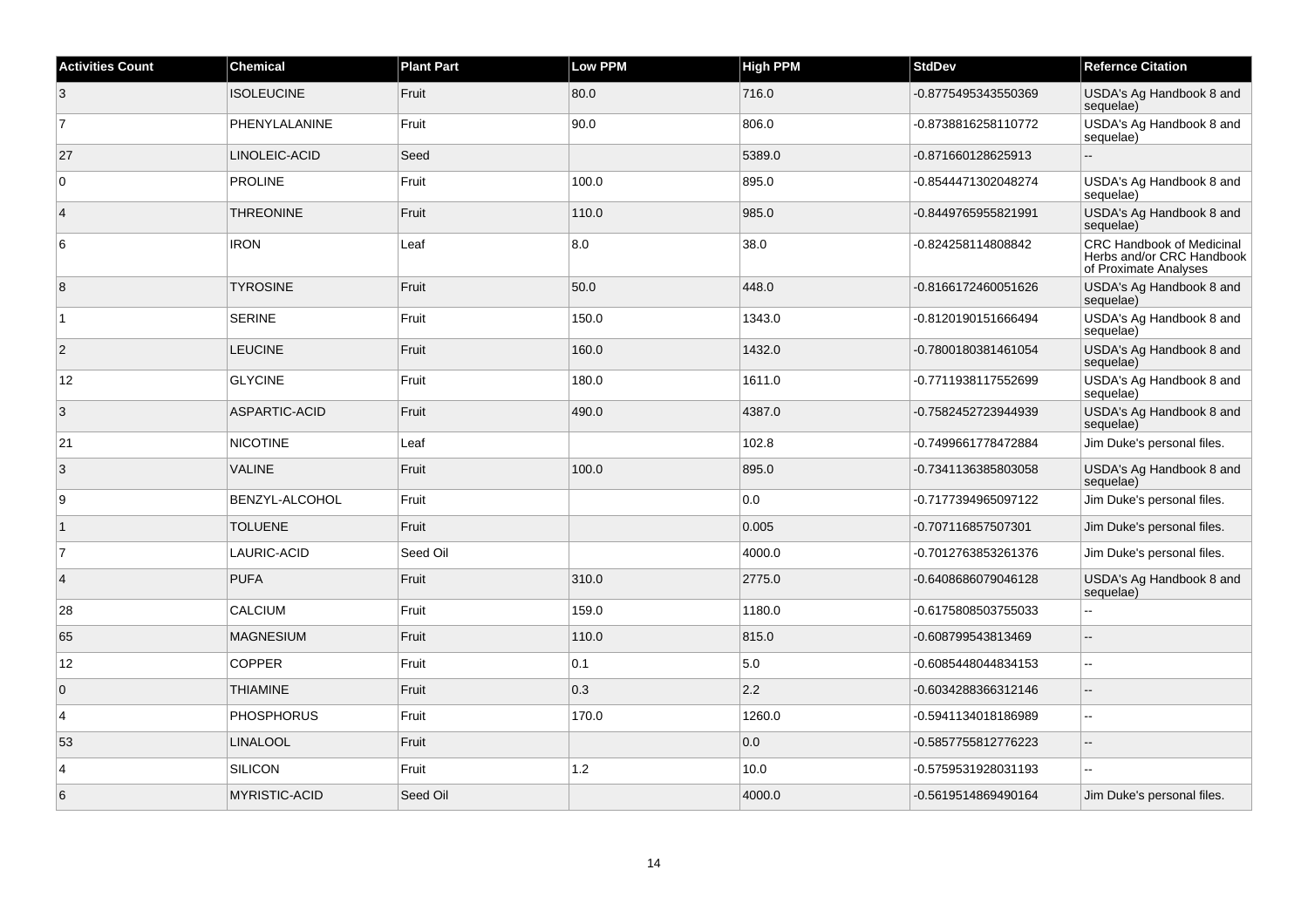| <b>Activities Count</b> | <b>Chemical</b>      | <b>Plant Part</b> | <b>Low PPM</b> | <b>High PPM</b> | <b>StdDev</b>        | <b>Refernce Citation</b>                                                                                                               |
|-------------------------|----------------------|-------------------|----------------|-----------------|----------------------|----------------------------------------------------------------------------------------------------------------------------------------|
| 0                       | EO                   | Seed              |                | 900.0           | -0.5391224836655536  | ANON. 1948-1976. The<br>Wealth of India raw materials.<br>Publications and Information<br>Directorate, CSIR, New Delhi.<br>11 volumes. |
| 8                       | <b>STEARIC-ACID</b>  | Seed Oil          |                | 50000.0         | -0.5312228391740013  | Jim Duke's personal files.                                                                                                             |
| $\mathbf 0$             | <b>WATER</b>         | Leaf              | 697000.0       | 703000.0        | -0.5220354959902203  |                                                                                                                                        |
| $\mathbf{1}$            | SODIUM               | Leaf              | 160.0          | 711.0           | -0.521006410073194   | <b>CRC Handbook of Medicinal</b><br>Herbs and/or CRC Handbook<br>of Proximate Analyses                                                 |
| 6                       | <b>IRON</b>          | Fruit             | 0.4            | 3.0             | -0.5155879913303996  |                                                                                                                                        |
| $\overline{0}$          | <b>ALKALOIDS</b>     | Leaf              | 1300.0         | 1500.0          | -0.5088573165279121  | $\sim$                                                                                                                                 |
| $\overline{4}$          | <b>BORON</b>         | Fruit             | 5.0            | 15.0            | -0.5018987122156774  | $\overline{a}$                                                                                                                         |
| $\overline{4}$          | <b>LYSINE</b>        | Fruit             | 250.0          | 2238.0          | -0.48599361292492554 | USDA's Ag Handbook 8 and<br>sequelae)                                                                                                  |
| $\mathbf 0$             | <b>CAROTENOIDS</b>   | Fruit             | 10.0           | 138.0           | -0.4785627182338816  | Morton, J.F., Major Medicinal<br>Plants. 1977. Atlas of<br><b>Medicinal Plants of Middle</b><br>America. Bahamas to<br>Yucatan. 1981.  |
| 20                      | <b>CHOLINE</b>       | Leaf              |                | 200.0           | -0.47726562792110133 | Jim Duke's personal files.                                                                                                             |
| 0                       | FAT                  | Fruit             | 2970.0         | 22000.0         | -0.4732178594145328  |                                                                                                                                        |
| 18                      | OLEIC-ACID           | Fruit             | 180.0          | 1611.0          | -0.4683286447061981  | USDA's Ag Handbook 8 and<br>sequelae)                                                                                                  |
| 15                      | <b>FIBER</b>         | Fruit             | 5000.0         | 92198.0         | -0.46690178925800363 | ä.                                                                                                                                     |
| 7                       | LAURIC-ACID          | Fruit             | 10.0           | 90.0            | -0.4444146432555388  |                                                                                                                                        |
| 0                       | <b>CARBOHYDRATES</b> | Leaf              | 113000.0       | 556000.0        | -0.4441509020941317  | <b>CRC Handbook of Medicinal</b><br>Herbs and/or CRC Handbook<br>of Proximate Analyses                                                 |
| 15                      | <b>RIBOFLAVIN</b>    | Fruit             | 0.4            | 3.0             | -0.4303249009534089  | $\overline{a}$                                                                                                                         |
| 39                      | <b>NIACIN</b>        | Fruit             | 4.0            | 30.0            | -0.41038049882634875 | $\ddotsc$                                                                                                                              |
| 14                      | <b>MANGANESE</b>     | Fruit             | 0.1            | 1.0             | -0.3969436204051225  | $\overline{\phantom{a}}$                                                                                                               |
| 24                      | <b>CHROMIUM</b>      | Fruit             | 0.1            | 1.0             | -0.3671750908546996  | $\sim$                                                                                                                                 |
| 14                      | <b>SULFUR</b>        | Fruit             | 300.0          | 900.0           | -0.35813249886374227 | $\overline{\phantom{a}}$                                                                                                               |
| 31                      | <b>THIAMIN</b>       | Fruit             | 0.2            | 2.6             | -0.34980129918184183 | USDA's Ag Handbook 8 and<br>sequelae)                                                                                                  |
| 27                      | LINOLEIC-ACID        | Fruit             | 60.0           | 537.0           | -0.347823614663473   | $\overline{\phantom{a}}$                                                                                                               |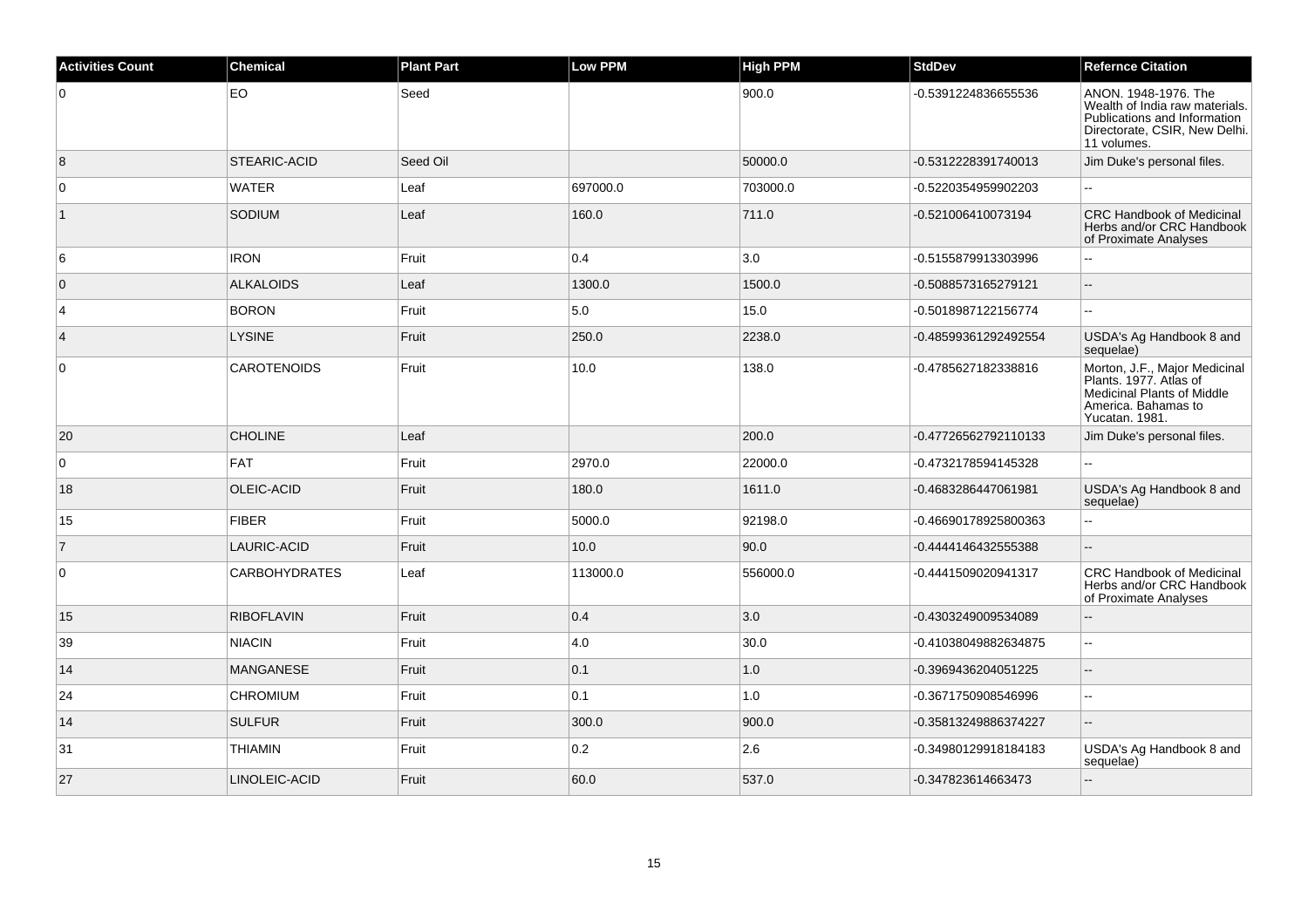| <b>Activities Count</b> | <b>Chemical</b>      | <b>Plant Part</b> | <b>Low PPM</b> | High PPM | <b>StdDev</b>         | <b>Refernce Citation</b>                                                                                                               |
|-------------------------|----------------------|-------------------|----------------|----------|-----------------------|----------------------------------------------------------------------------------------------------------------------------------------|
| 13                      | PALMITIC-ACID        | Fruit             | 320.0          | 2865.0   | -0.320933619156033    |                                                                                                                                        |
| $\overline{7}$          | <b>SALICYLATES</b>   | Fruit             | 0.8            | 8.0      | -0.31380232713014544  | $\mathbf{u}$                                                                                                                           |
| $\overline{0}$          | <b>SFA</b>           | Fruit             | 430.0          | 3850.0   | -0.2946275915794172   | USDA's Ag Handbook 8 and<br>sequelae)                                                                                                  |
| 8                       | STEARIC-ACID         | Seed              | 12650.0        | 13282.0  | -0.2772157419739704   | ÷.                                                                                                                                     |
| 8                       | STEARIC-ACID         | Fruit             | 20.0           | 179.0    | -0.2673505228936131   | $\sim$                                                                                                                                 |
| $\overline{0}$          | <b>KILOCALORIES</b>  | Fruit             | 231.0          | 3491.0   | -0.25752020169822265  | $\mathbf{u}$                                                                                                                           |
| $\overline{0}$          | <b>CAOUTCHOUC</b>    | Latex Exudate     |                | 45000.0  | -0.24590586593070748  | ANON. 1948-1976. The<br>Wealth of India raw materials.<br>Publications and Information<br>Directorate, CSIR, New Delhi.<br>11 volumes. |
| 6                       | <b>TARTARIC-ACID</b> | Fruit             | 3150.0         | 23333.0  | -0.24237898104354536  | $\overline{a}$                                                                                                                         |
| 6                       | MYRISTIC-ACID        | Fruit             | 70.0           | 627.0    | -0.23956447622829535  | $\sim$                                                                                                                                 |
| 13                      | <b>MUFA</b>          | Fruit             | 380.0          | 3402.0   | -0.2044785517519125   | USDA's Ag Handbook 8 and<br>sequelae)                                                                                                  |
| 15                      | <b>FIBER</b>         | Leaf              | 18000.0        | 145000.0 | -0.20447325046745057  | <b>CRC Handbook of Medicinal</b><br>Herbs and/or CRC Handbook<br>of Proximate Analyses                                                 |
| 29                      | <b>TRYPTOPHAN</b>    | Fruit             | 40.0           | 716.0    | -0.18868896426915321  |                                                                                                                                        |
| $\mathbf{1}$            | SODIUM               | Fruit             | 60.0           | 444.0    | -0.14184676510350971  | $\sim$                                                                                                                                 |
| $\overline{0}$          | <b>SUGARS</b>        | Fruit             | 24300.0        | 180000.0 | -0.14120496307260672  | ă.                                                                                                                                     |
| 15                      | ALPHA-LINOLENIC-ACID | Fruit             | 250.0          | 2238.0   | -0.1389637310912248   | USDA's Ag Handbook 8 and<br>sequelae)                                                                                                  |
| 60                      | <b>SELENIUM</b>      | Fruit             | 0.1            | 1.0      | -0.13821084305127834  | L.                                                                                                                                     |
| 15                      | <b>RIBOFLAVIN</b>    | Leaf              | 5.0            | 21.0     | -0.07942432526480918  | <b>CRC Handbook of Medicinal</b><br>Herbs and/or CRC Handbook<br>of Proximate Analyses                                                 |
| 13                      | PALMITIC-ACID        | Seed              | 28791.0        | 30107.0  | -0.07839595078720965  |                                                                                                                                        |
| $\overline{0}$          | <b>FIXED-OIL</b>     | Seed              |                | 250000.0 | -0.07337682878990565  | Jim Duke's personal files.                                                                                                             |
| $\overline{0}$          | FAT                  | Seed              |                | 253000.0 | -0.06524987409706533  | ANON. 1948-1976. The<br>Wealth of India raw materials.<br>Publications and Information<br>Directorate, CSIR, New Delhi.<br>11 volumes. |
| 24                      | <b>BENZALDEHYDE</b>  | Fruit             |                | 300.0    | -0.06377099858893052  | L.                                                                                                                                     |
| 14                      | <b>POTASSIUM</b>     | Leaf              | 6520.0         | 28978.0  | -0.060322902844285126 | <b>CRC Handbook of Medicinal</b><br>Herbs and/or CRC Handbook<br>of Proximate Analyses                                                 |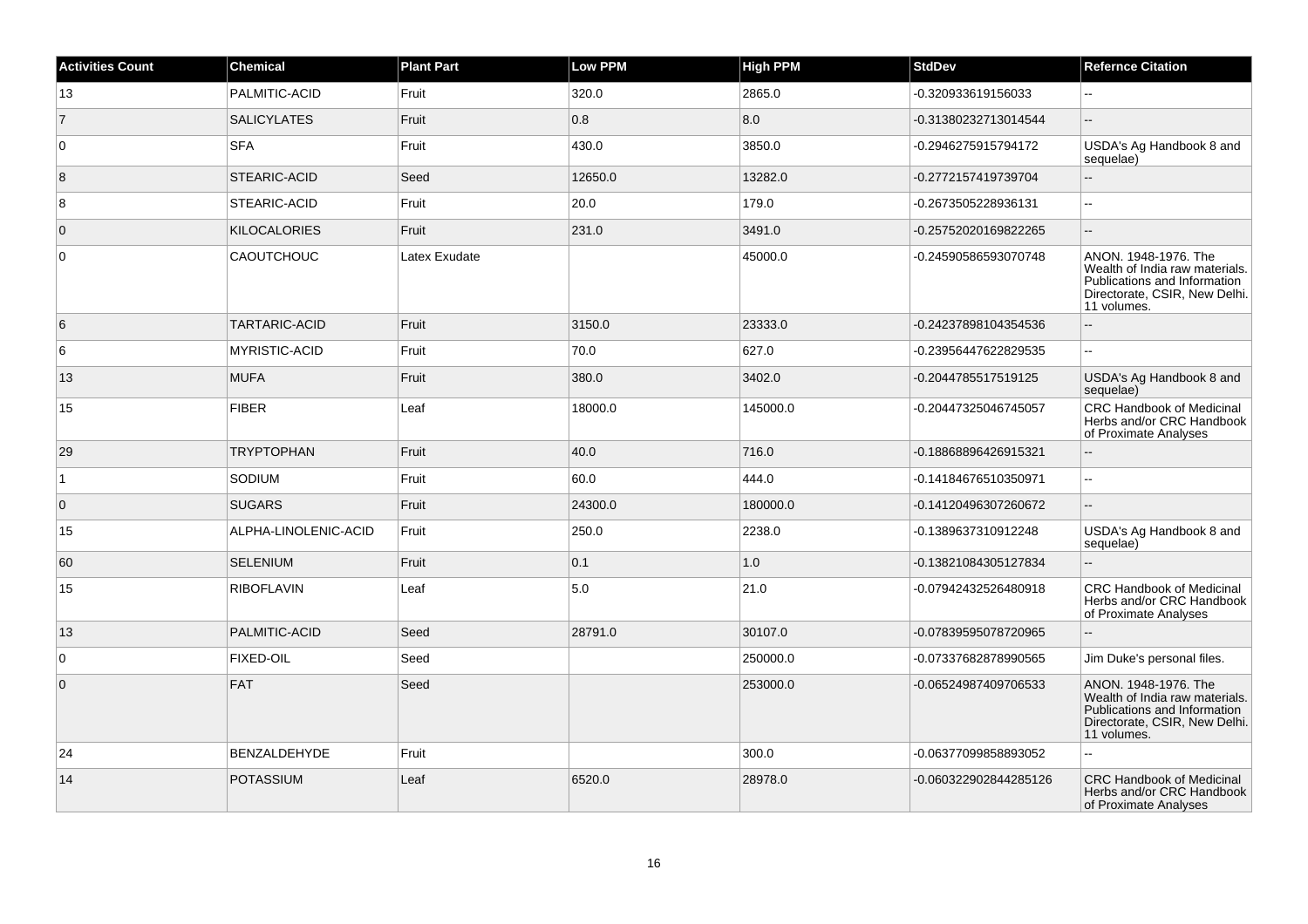| <b>Activities Count</b> | <b>Chemical</b>      | <b>Plant Part</b> | <b>Low PPM</b> | <b>High PPM</b> | <b>StdDev</b>        | <b>Refernce Citation</b>                                                                                                               |
|-------------------------|----------------------|-------------------|----------------|-----------------|----------------------|----------------------------------------------------------------------------------------------------------------------------------------|
| 39                      | <b>NIACIN</b>        | Leaf              | 21.0           | 93.0            | -0.05474550834730091 | CRC Handbook of Medicinal<br>Herbs and/or CRC Handbook<br>of Proximate Analyses                                                        |
| $\overline{c}$          | PALMITOLEIC-ACID     | Fruit             | 200.0          | 1790.0          | -0.01827100523355692 |                                                                                                                                        |
| 112                     | ASCORBIC-ACID        | Fruit             | 640.0          | 4741.0          | 0.010292117056281466 | L.                                                                                                                                     |
| 13                      | PALMITIC-ACID        | Seed Oil          | 162000.0       | 190000.0        | 0.05419140224469152  | Jim Duke's personal files.                                                                                                             |
| 11                      | PANTOTHENIC-ACID     | Fruit             | 2.0            | 19.0            | 0.05712424299404392  | USDA's Ag Handbook 8 and<br>sequelae)                                                                                                  |
| $\mathbf 0$             | ARACHIDIC-ACID       | Seed Oil          | 5000.0         | 10000.0         | 0.12115877505042544  | Jim Duke's personal files.                                                                                                             |
| 112                     | ASCORBIC-ACID        | Leaf              | 1400.0         | 6222.0          | 0.13340221850054146  |                                                                                                                                        |
| $\overline{4}$          | <b>PHOSPHORUS</b>    | Leaf              | 1420.0         | 6311.0          | 0.24645891872875847  | <b>CRC Handbook of Medicinal</b><br>Herbs and/or CRC Handbook<br>of Proximate Analyses                                                 |
| 15                      | <b>FIBER</b>         | Seed              |                | 170000.0        | 0.27811243148773734  | ANON. 1948-1976. The<br>Wealth of India raw materials.<br>Publications and Information<br>Directorate, CSIR, New Delhi.<br>11 volumes. |
| $\vert$ 1               | BEHENIC-ACID         | Seed Oil          |                | 16000.0         | 0.29658976365227746  | Jim Duke's personal files.                                                                                                             |
| 28                      | <b>CALCIUM</b>       | Leaf              | 3440.0         | 23800.0         | 0.36642881915355097  | <b>CRC Handbook of Medicinal</b><br>Herbs and/or CRC Handbook<br>of Proximate Analyses                                                 |
| $\mathbf{0}$            | <b>WATER</b>         | Fruit             |                | 865000.0        | 0.41056553589694156  | Ξ.                                                                                                                                     |
| 15                      | <b>MALIC-ACID</b>    | Fruit             | 3150.0         | 23333.0         | 0.567329421438877    |                                                                                                                                        |
| $\mathbf{0}$            | <b>ASH</b>           | Leaf              | 22000.0        | 154000.0        | 0.619270031345806    | <b>CRC Handbook of Medicinal</b><br>Herbs and/or CRC Handbook<br>of Proximate Analyses                                                 |
| 18                      | OLEIC-ACID           | Seed              | 193545.0       | 202400.0        | 0.6847466271086402   |                                                                                                                                        |
| $\mathbf 0$             | <b>WATER</b>         | Latex Exudate     |                | 750000.0        | 0.7071067811865475   | ANON. 1948-1976. The<br>Wealth of India raw materials.<br>Publications and Information<br>Directorate, CSIR, New Delhi.<br>11 volumes. |
| $\Omega$                | <b>CARBOHYDRATES</b> | Fruit             | 124065.0       | 919000.0        | 0.7278946208977922   | L.                                                                                                                                     |
| $\overline{0}$          | <b>FLAVONOLS</b>     | Leaf              | 0.0            | 2000.0          | 1.0                  |                                                                                                                                        |
| 53                      | BETA-CAROTENE        | Leaf              | 116.0          | 514.0           | 1.1005033579469683   | <b>CRC Handbook of Medicinal</b><br>Herbs and/or CRC Handbook<br>of Proximate Analyses                                                 |
| $\mathbf{0}$            | <b>PROTEIN</b>       | Leaf              | 70000.0        | 326000.0        | 1.1388059318506265   |                                                                                                                                        |
| 2                       | <b>COBALT</b>        | Fruit             | 2.0            | 14.0            | 1.1597144135765933   | $\overline{a}$                                                                                                                         |